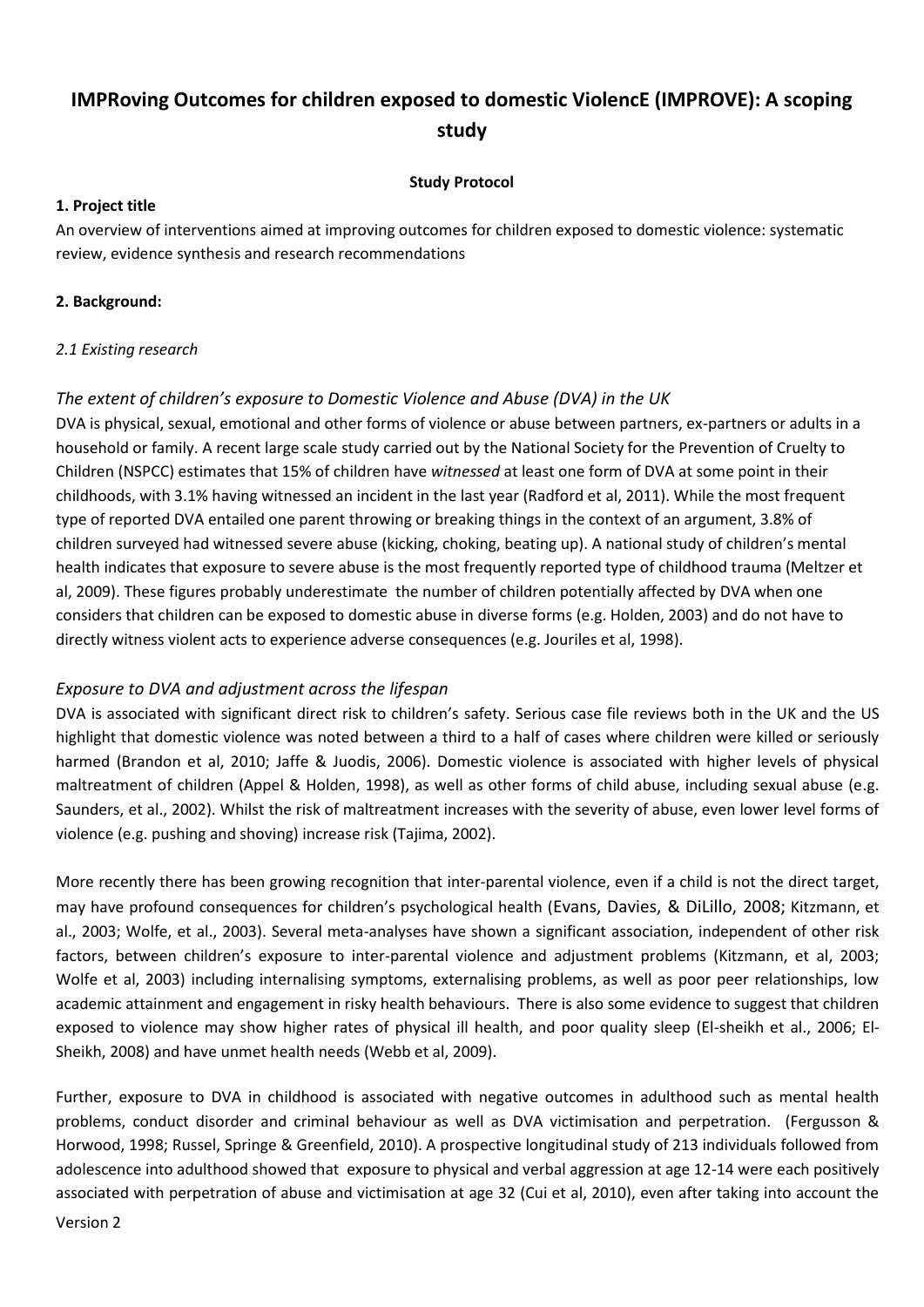effects of maltreatment by a parent in childhood. These findings are consistent with larger longitudinal studies using retrospective accounts of DVA exposure (Ehrensaft et al, 2003; Whitfield, Anda, Dube & Felitti, 2003).

Surveys documenting the number of children exposed to domestic abuse and evidence of the impact that exposure may have across the lifespan makes clear the need for effective interventions to prevent and ameliorate negative outcomes in childhood and beyond. However, not all children exposed to DVA exhibit problems during childhood, and most do not experience of perpetrate violence in their adult relationships (Grych, Jouriles, Swank, McDonald & Norwood, 2000; Heyman & Smith-Slep, 2002), Therefore, there is need to appropriately tailor the type and amount of intervention that children receive, based on the risk of harm and the type of problem with which children present.

### *Interventions for children exposed to DVA: International evidence and UK practice*

The most effective way of preventing the negative consequences for children associated with DVA is by preventing or ending the violence itself (MacMillan et al., 2009). Whilst systematic reviews highlight the lack of evidence for effective interventions to prevent the initiation of intimate-partner violence and therefore to prevent children's exposure to it (e.g. Wathan & MacMillan, 2003), there is some evidence that community based advocacy is a promising strategy for reducing frequency and severity of DVA (especially physical violence) once it has taken place (Ramsay et al, 2009). However, few studies examining the effectiveness of advocacy quantify the effects of reduced DVA on children's health and well-being, and those which do show modest or no difference in the adjustment of children whose mothers received intervention vs. treatment as usual (McFarlane, Groff, O'Brien & Watson, 2005; Sullivan, Bybee & Allen, 2002).

In addition to these adult focussed strategies, a range of child focussed interventions exist which explicitly aim to prevent or ameliorate negative consequences for children exposed to DVA. Three models of intervention dominate the field: (i) parenting programmes, (ii) interventions targeting parents and children, (iii) child psychotherapy. Programmes have proliferated over the past 20 years, but studies to evaluate their effectiveness have not kept pace. A handful of good quality studies identified in our previous reviews indicate promising practice. (Feder et al, 2009; MacMillan et al, 2009; Stanley, 2011).

*Parenting programmes* target the parenting practices of the non abusing parent as a mechanism for reducing children's externalising problems. This approach is founded on the model of coercive family process which draws on social learning and socialisation perspectives to explain how, in the context of DVA, the family environment as a whole may become characterised by hostile and coercive interactions (Patterson, 1982). A randomised controlled trial to assess the effectiveness of parent skills training for mothers of exposed children presenting with clinical level behaviour problems demonstrated that at 16 month follow up, there were significantly greater reductions in mothers' negative parenting practices and mental health symptoms as well as children's conduct problems in the intervention arm relative to a control group receiving monthly telephone support and signposting to community services Jouriles, et al 2009). Similarly, evaluation of 'errorless compliance training', aiming to increase children's compliance through the use of non-coercive parenting techniques, demonstrated reductions in maternal reports of children's internalising and externalising symptoms, increased child compliance and reductions in maternal parenting stress, although this study did not utilise an experimental design (Ducharme, Atkinson & Poulton, 2000). Parenting programmes have been widely implemented in the UK and include children and families experiencing domestic violence among their target groups, although to date there has been limited investigation of their efficacy in improving outcomes for this group specifically. A recent innovation in the UK is programmes for perpetrators of DVA that focus on their fathering (Scott &Crooks 2007) and in our proposed review we will consider what evidence is available on the impact of such programmes.

*Intervention programmes targeting both parents and children* offer a second approach that aims to enhance the quality of the attachment relationship between the non abusing parent and child by promoting regulation of affect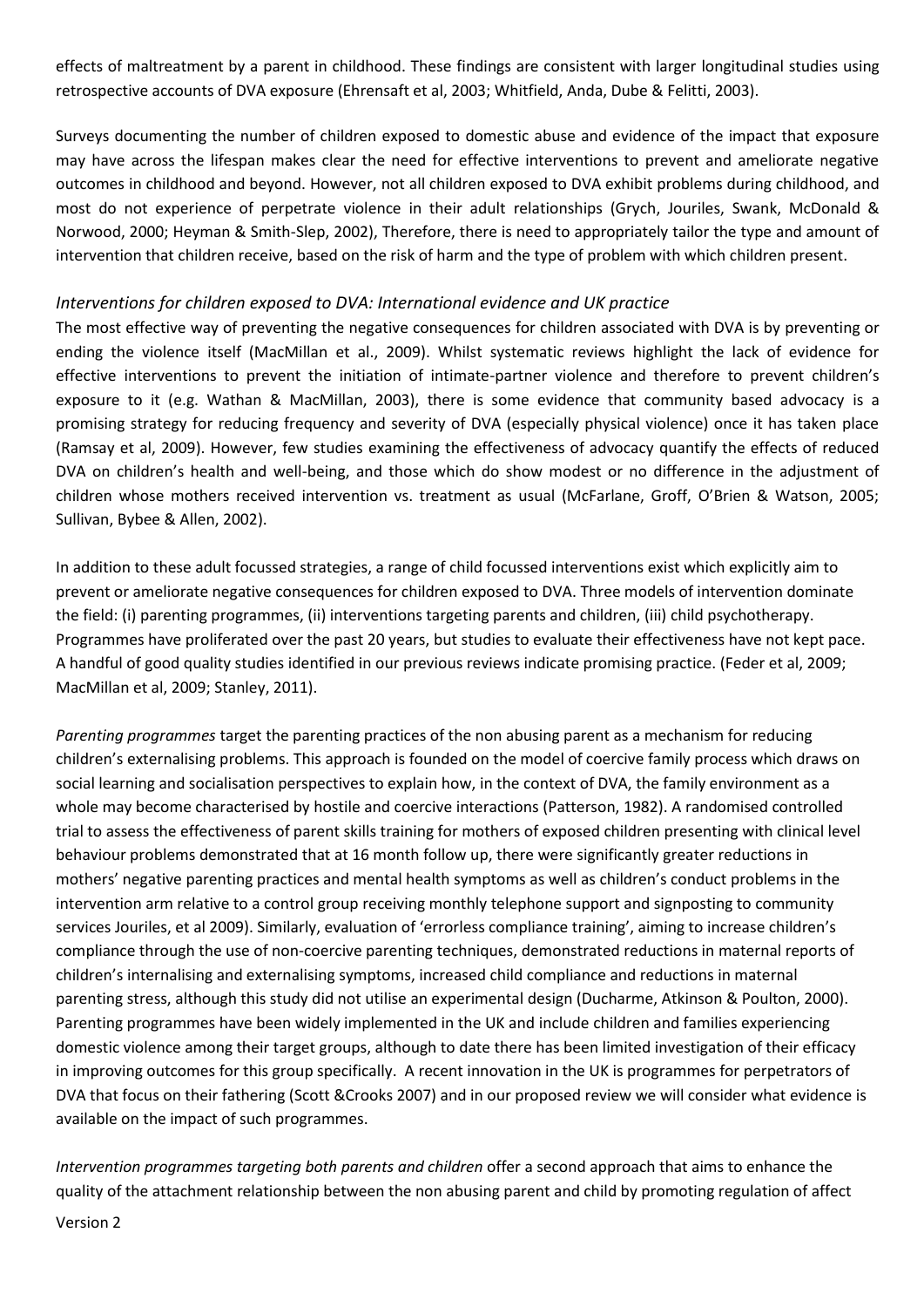and adaptive, age appropriate interactions between parents and children. Lieberman, Van Horn & Ghosh-Ippen (2006) conducted a randomised controlled trial to assess the effectiveness of child–parent psychotherapy in mother–preschooler dyads where the mother was a victim of intimate-partner violence and had confirmed that the child had exposure. The child–parent psychotherapy group showed a significant improvement over time compared with controls, including fewer children meeting the diagnostic criteria for traumatic stress disorder. These effects persisted at 6 months' follow-up. Graham Bermann, Lynch, Banyard, DeVoe and Halabu (2007) assessed the efficacy of the Kids Club, a 10 week programme for parents and children combining a parenting intervention and children's support group; in contrast to the psychotherapy programme described above, intervention was delivered to parents and children independently, rather than conjointly. Evaluation demonstrated a reduction in children's clinical level internalising and externalising symptoms, as well as rates of PTSD, relative to waiting list controls, and those receiving the child-only intervention, with some evidence of sustained benefits to children over the medium term.

There has been considerable enthusiasm in the UK for the implementation of programmes comprising simultaneous intervention for parents and children although as yet, there is no evidence on the effectiveness of such interventions on child outcomes in the UK context. Process evaluations highlight the acceptability of this type of intervention for both mothers and children (e.g. Sharp, Jones, Netto & Humphreys, 2011).The *Stronger Families* service was established in the London Borough of Sutton in 2004 and has since been replicated in other London boroughs and in Nottingham*.* Scottish Women's Aid is currently working with the Scottish Government to implement the Cedar Project which utilises the same model in three local authorities in Scotland. The DART programme, developed by the NSPCC from a model piloted in UK refuges (Humphreys, Thiara, Mullender & Skamballis, 2006), includes both separate and joint sessions for mothers and children. The programme has been implemented in five UK cities and is currently being evaluated.

*Child psychotherapy* includes Individual trauma focussed cognitive behavioural therapy (TF-CBT), developed to ameliorate children's trauma symptoms in the wake of sexual abuse and is also shown to be effective for exposed children exhibiting PTSD symptoms relating to their exposure to DVA. A recent randomised controlled trial showed that children accessing specialist domestic violence services with their mothers and who received 8 sessions of TF-CBT exhibited significantly greater improvements in PTSD symptoms and anxiety compared to children receiving child centered therapy, a less structured and more child directed intervention offered as usual care by specialist DVA services in the US (Cohen, Mannarino & Iyengar, 2011).

Refuge services for children typically include play and leisure opportunities and interventions aimed at maintaining children's links with school, health services and local communities, rather than individualised psychotherapy as described above. In England and Wales, psychotherapeutic interventions with children experiencing DVA are mostly delivered by Child and Adolescent Mental Health Services (CAMHS). Health, education and social care practitioners regularly refer children exposed to DVA to this service (Radford et al 2011). The CAMHS mapping exercise for 2008- 09 (Barnes et al 2010) reported that 320 of the services responding described themselves as providing targeted services for children experiencing DVA. The government's response (Department for Children, Schools and Families and Department of Health 2010) to the Independent Review of CAMHS identified children experiencing domestic violence as a vulnerable group at whom services should be targeted. However, in a recent review (Stanley 2011), we uncovered little published evidence relating to CAMHS interventions in this field. Our proposed evidence synthesis offers the opportunity to identify such literature.

Although we have highlighted promising programmes for exposed children, globally there is a paucity of evidence about their effectiveness, even in the short term. In the UK there has been little evaluative research on these programmes and even less published in the peer reviewed literature. Current evidence about effectiveness of interventions for children exposed to domestic violence is undermined by a range of methodological shortcomings (Graham Bermann & Hughes, 2003), although the handful of good quality studies cited above indicate potential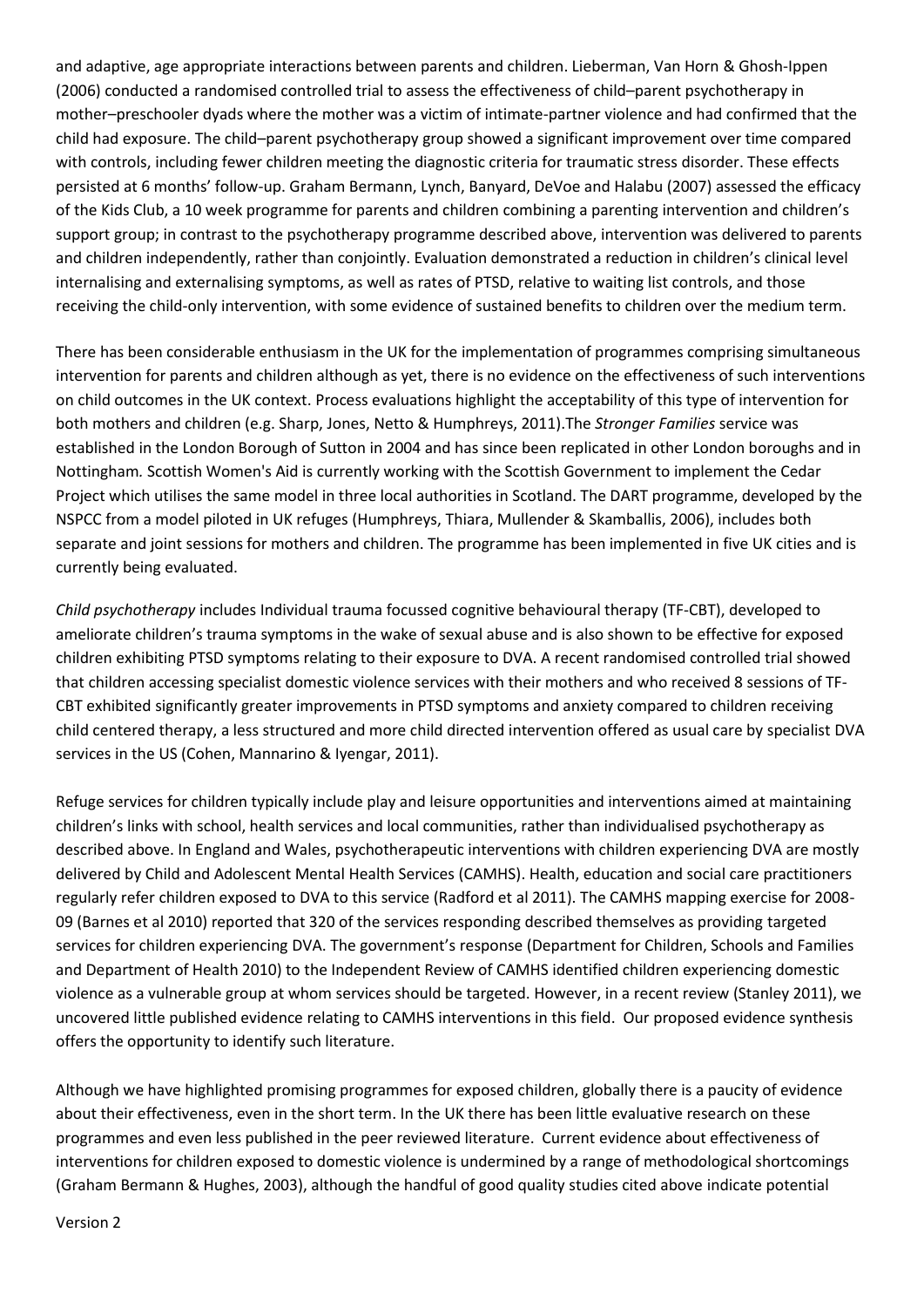effectiveness of the interventions. Nevertheless, most of these studies are north American, with no large-scale or controlled studies testing the validity of these findings in the UK context. Evaluation of UK programmes has focussed more heavily on the process of service delivery and the acceptability of programmes to service users. Whilst these are important research questions, the lack of robust outcome focussed evaluation leaves significant gaps in our understanding of what works in a UK context to reduce the risk of adverse outcomes following exposure to DVA.

## *2.2. Rationale for current study*

There is strong epidemiological evidence that exposure to DVA is damaging to children in the short and longer term. A range of interventions have been developed to improve outcomes for children. The rationale for the proposed review and evidence synthesis is to clarify current evidence for the effectiveness and cost-effectiveness of those interventions. We will then engage service providers and users to consider the evidence and bring their own experiences to bear, informing the next phase of experimental research in this field and the commissioning of new studies to strengthen the evidence base, particularly in the context of UK health and social care.

## *2.3. Risks and benefits*

The reviews and evidence synthesis are secondary research and therefore does not have research participants. In the context of stakeholder consultation, we are consulting women and young people with potential past or current exposure to DVA about our findings. Disclosure of abuse as part of this consultation process is a potential risk, which will be managed through guidance on confidentiality to the stakeholder groups, and access to support from the agencies hosting the groups: Cardiff Women's Aid and Bristol Next Link for the women and the NSPCC for the young people.

## **3. Research objectives**

The aim of our project is to produce recommendations for future research evaluating interventions for children exposed to domestic violence and abuse (DVA).

Objective 1: Conduct systematic reviews of existing studies evaluating the acceptability and short term benefits of interventions targeted at children exposed to domestic violence.

Objective 2: Estimate the potential medium to longer term clinical benefits of interventions tested in randomised controlled trials.

Objective 3: Estimate the cost-effectiveness of selected interventions

Objective 4: Calculate the expected value of partial perfect information to help identify research priorities for future trials of these interventions

Objective 5: Formulate recommendations for further research in consultation with survivors of DVA, young people and service providers.

## **4. Research design:**

## **4.1 Systematic review of randomised and controlled studies evaluating interventions for children exposed to domestic violence**

## **Citation**

Theresa Moore, Emma Howarth, Gene Feder. Interventions for children exposed to domestic violence: systematic review. PROSPERO 2013:CRD42013004348 Available

### Version 2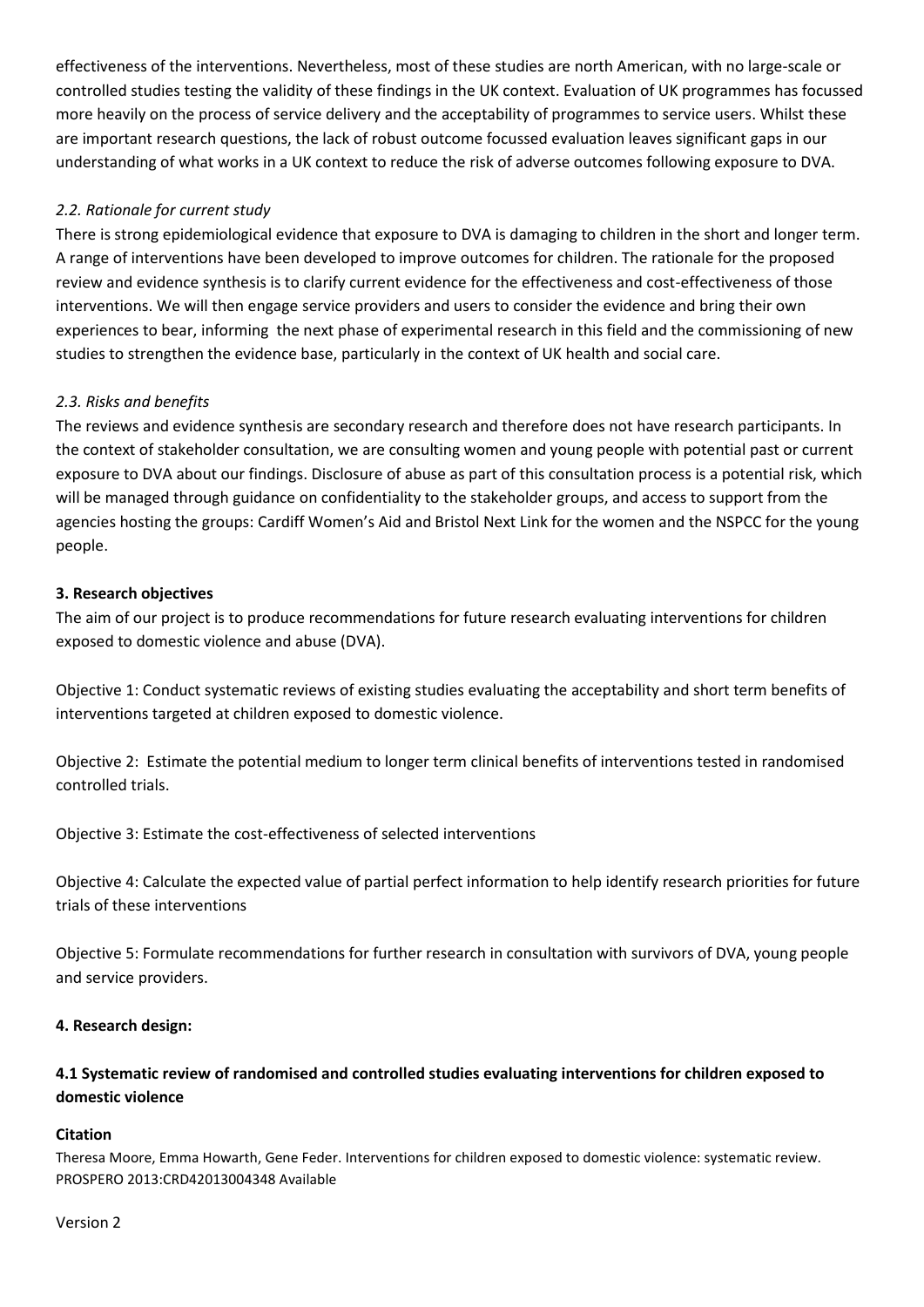#### **Review question(s)**

To assess the effects of interventions targeted at children exposed to domestic violence.

#### **Searches**

We will use MeSH and text word terms for <Children and adolescents> combined with MeSH and text word terms for <domestic violence>. These will then be combined with text word terms for <exposure of children to domestic violence or witnessing or growing up with domestic violence>.

We will search for literature in MEDLINE, CINAHL, PsycINFO, EMBASE, Cochrane Central Database of Controlled Trials (CENTRAL), Applied Social Science and Abstracts Index (ASSIA), International Bibliography of the Social Sciences (IBSS), Social Services Abstracts, Social Care Online , Sociological Abstracts, Social Science Citation Index, WHO trials portal and clinical trials.gov, Science Citation Index, ERIC - British Education Index.

All databases will be searched from inception.

We will not use a filter to limit the search by study methodology. We will not use date or language limits. We will exclude letters and editorials and records for which there is no abstract. We will exclude conference proceedings for which there are no full text papers.

#### **Link to search strategy**

#### [http://www.crd.york.ac.uk/PROSPEROFILES/4348\\_STRATEGY\\_20130629.pdf](http://www.crd.york.ac.uk/PROSPEROFILES/4348_STRATEGY_20130629.pdf)

#### **Types of study to be included**

RCTs and CCTs controlled studies. Parallel group before and after studies in which one of the groups is a control.

#### **Condition or domain being studied**

The population of interest are children exposed to domestic violence, outcomes of interest are psychological (depression, anxiety, PTSD) and behavioural and educational.

#### **Participants/ population**

Children (< 18 years) exposed to DVA. If the population is mixed, including children not exposed to DVA, the study will only be included if outcomes for exposed children are reported. Parents or caregivers of children exposed to DVA.

#### **Intervention(s), exposure(s)**

Any programme or intervention with the explicit aim of improving behavioural, psychological or mental health outcomes for children exposed to DVA. Interventions may include those delivered to parents only, children only or both parties provided that child-focussed outcomes are reported and that the intervention has a child focus. Any duration of intervention will be included. Any setting will be considered.

Exclusion criteria: Studies which do not have a control.

#### **Comparator(s)/ control**

Control groups and other interventions.

#### **Context**

All settings considered.

#### **Outcome(s)**

**Primary outcomes**

- 1. Child behaviour:
- a. Child behaviour disorders e.g. Child's oppositional defiant disorder;

b. Child behaviour symptoms e.g. (e.g. Child Behaviour Check List).

2. Mental Health (Depression, Anxiety, Self Harm, PTSD).

**Secondary outcomes**

School attainment.

School attendance.

Competence(e.g. self perception profile for children).

Self esteem.

Abuse (in child or adolescents own relationships).

Children's happiness/ Social relationships (e.g. Gesten?s Health Resources Inventory).

Child quality of life (e.g. KINDL, PEDSQL, KIDSCREEN-52, Child health and illness profile - child edition (CHIP-CE), Pediatric quality of life inventory).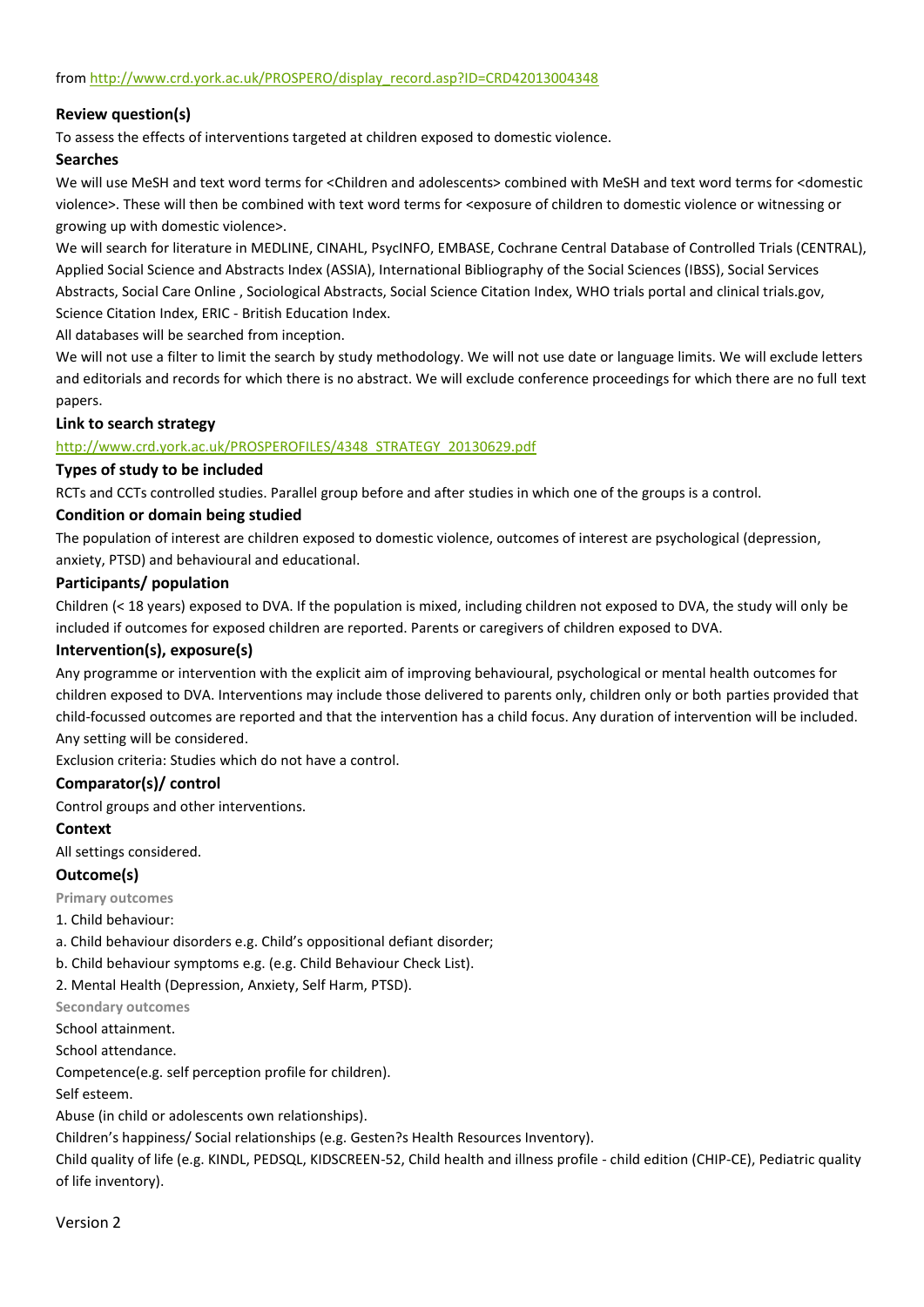Intervention of social services (children taken into care, child protection services, care conferences etc).

#### **Data extraction, (selection and coding)**

Two reviewers (EH and TM) will independently screen the titles and abstracts of all references identified by the search strategy. Clearly irrelevant references will excluded. In order to be selected, abstracts must clearly identify an appropriate population and intervention and report one or more of the outcomes described above.

Full-text reports of all potentially relevant trials will be obtained and assessed independently for eligibility, based on the defined inclusion criteria, by two reviewers independently (EH or TM).

An "eligibility form" will be developed from the inclusion and exclusion criteria and used for screening titles and abstracts and full text papers. Cases of disagreement will be resolved by a third reviewer (GF).

#### **Risk of bias (quality) assessment**

Risk of bias will be assessed by examining the quality of the random sequence generation and allocation concealment, description of drop-outs and withdrawals (including analysis by intention-to-treat), blinding (participants, personnel and outcome assessment) and selective outcome reporting (Higgins 2011). If there are specific aspects of an intervention that may give rise to bias, we may add that item to our risk of bias domains. The risk of bias in included studies will be assessed independently by two reviewers (EH TM) with recourse to a third (GF) to resolve disagreements.

#### **Strategy for data synthesis**

We will develop a system to categorise studies so that meaningful narrative syntheses and meta-analyses, if data are available, can be constructed to answer the following questions: 1) What is the direction of treatment effect, 2) What is the size of the effect, 3) Is the effect common across all studies, 4) What is the strength of evidence for the effect. Meta-analyses are appropriate if it is possible to consider that the data in the different studies could be from the same population. The use of meta-analyses to describe the size of effect may not be meaningful if the implementations are so diverse that an effect estimate cannot be interpreted in any specific context (Deeks et al., 2011). Therefore care will be taken to draw up a categorization of studies for which meaningful synthesis of evidence - either narrative or meta-analysis - can be drawn.

These are likely to be based on the paradigms of treatment such as psychotherapy, play-based interventions, parenting interventions, peer support interventions. Within these broad domains secondary groupings would be appropriate for subgroup analyses such as to whom the intervention delivered child, parent, parent and child, age of child, and setting (school, refuge, healthcare setting) and variations in intervention (e.g. type of psychotherapy).

The decision of the final taxonomy/hierarchy for synthesis will be undertaken by the academic team once the studies have been identified. We have decided upon this post-hoc method of categorising studies because we are unclear what range of interventions, setting and participants we will identify and it is important to consider them all as we develop a taxonomy. If there are sufficient data (e.g. data on the same outcome from at least three studies of the same design, intervention and population) we will consider pooling the data in a meta-analysis to allow quantification of the direction of treatment effect and consistency of treatment effect. In those cases where suitable numerical data are not available for pooling, or if pooling considered inappropriate we will look at treatment effect direction and consistency by providing a systematic summary of the evidence narratively using a structured summary of the evidence (Tables and descriptive text) from the studies. Measures of treatment effect:

Data will be processed in accordance with the Cochrane Handbook for Systematic Reviews of Interventions (Higgins and Green, 2011).

#### Dichotomous data

Numbers in each treatment group experiencing the event will be extracted, together with the total number in each group for whom data on the outcome are available. Risk ratios will be calculated and a random effects model used. Mantel-Haenszel method as featured in RevMan.

Continuous data

• Mean and standard deviation will be extracted for each treatment group for each time point. If data are reported as a change from baseline, these will be extracted instead.

• For studies with more than one treatment arm that only report the mean difference between arms, these data will be extracted.

• Where data are not reported as a mean and standard deviation (e.g. median and inter-quartile range used) we will extract these data instead.

For continuous outcomes net changes will be compared (i.e. intervention group minus control group differences). For outcomes which have been measured using the same scales we will use a weighted mean difference (WMD) and 95% CIs calculated for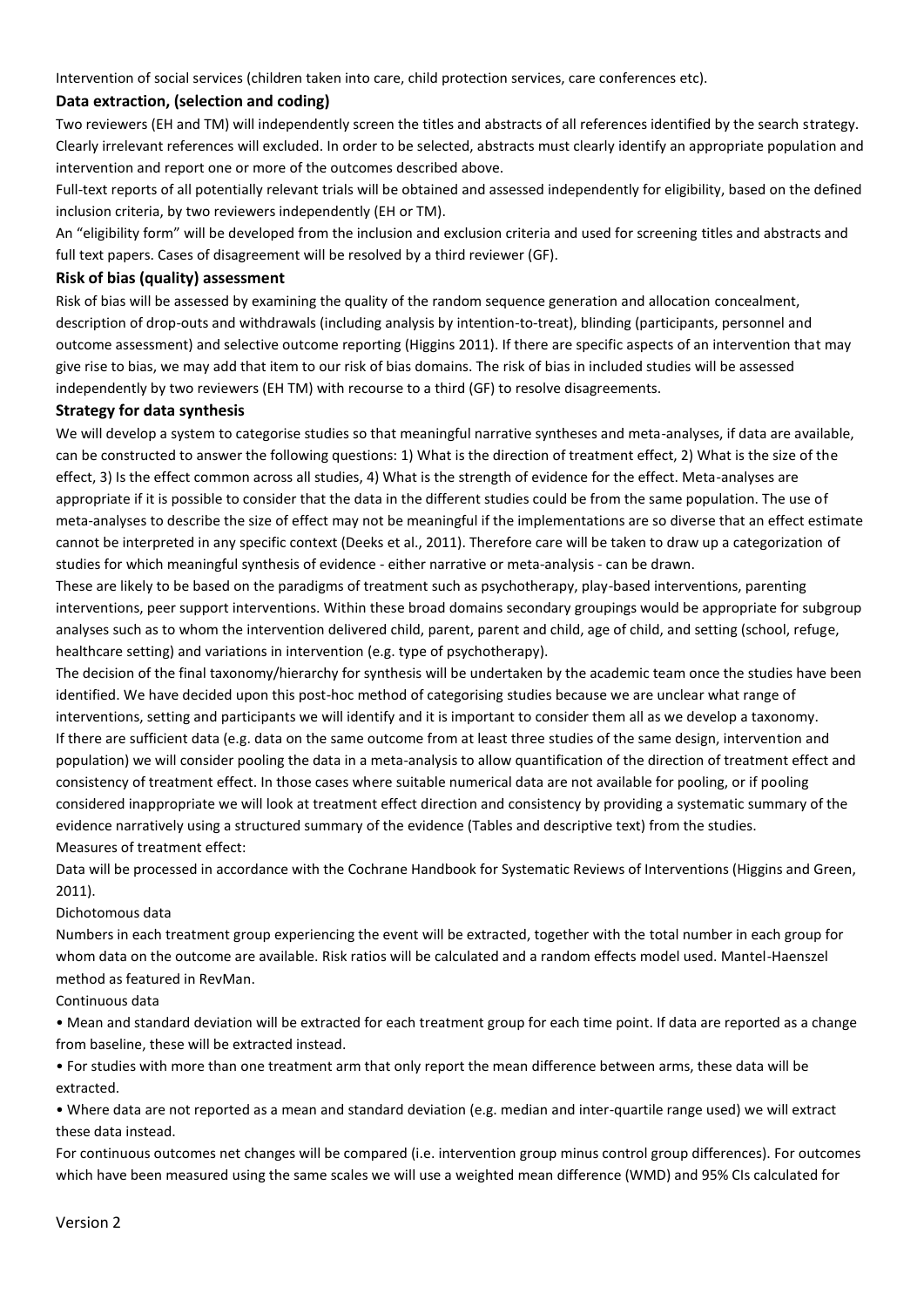each study. If the same outcome has been measured using many different scales we will calculate Standardised Mean Difference (SMD) using the Inverse variance method as described in RevMan.

### **Analysis of subgroups or subsets**

We will only consider a sensitivity analysis if we have a suitable number of studies. In such a case we will assess the effect of risk of bias on treatment effects by removing all those studies that are at high risk of bias.

We will only consider a subgroup analysis if we have a suitable number of studies. In such a case we will examine treatment effect differently for: gender, characteristics of abuse, age, whether abuse is historic or ongoing.

### **Dissemination plans**

Outputs will include reports to funders and relevant agencies.

## **4.3 Estimating the cost-effectiveness of interventions for children exposed to domestic violence**

In the course of phase 1 we will search for any economic evaluation of interventions for children exposed to domestic violence. From our knowledge of the literature, we think it is unlikely that we will find any. Therefore, the 3<sup>rd</sup> phase of this project will aim to construct a cost-effectiveness model of at least one intervention. Choice of the intervention will be informed by the systematic reviews of short term effectiveness of interventions and the extrapolation of childhood to adult benefits, in particular the potential effect on domestic violence perpetration or victimisation, as this is the key outcome specified in this research call.

The cost-effectiveness model will have three components: (i) short term outcomes in childhood; (ii) extrapolation to adult states; (iii) a Markov model to describe the long-term progression and consequences of the adult states.

## *4.3.1 Attributing costs*

Data requirements fall into the following categories: intervention costs, cost and health-related outcomes associated with each childhood and adult state, initial state probabilities, and transition probabilities. Primary studies in this (and indeed most) fields generally do not report the costs of the interventions they are evaluating. In the context of the research call, we are particularly interested in estimating the potential cost effectiveness of the interventions if delivered in the UK in health, social care or 3<sup>rd</sup> sector settings. Therefore, in the course of identifying evaluations of UK programmes in the grey literature, we shall request costs of the intervention from service providers. We are aware that this may not be straightforward, as some providers may consider this information commercially sensitive. If this is a concern, we will endeavour to establish safeguards via anonymisation so that the information can be released. Consequential costs of the intervention will require identifying health, social care and educational costs of behavioural and mental health disorders in childhood and adolescence, as well as costs of domestic violence in adulthood. The projected reduction in those costs will be calculated using the actual and projected effect size(s) of the trials. The societal domestic violence costs have been estimated and recently updated by Walby (2009) and were the basis of those parameters in our cost-effectiveness models of domestic violence interventions for women in primary care. (Norman et al 2010, Devine et al in press)

It is uncertain whether we can attribute utilities to all the states of the model in relation to the range of outcomes. Utilities can be estimated for some child and adolescent outcomes such as PTSD(NICE, 2005), behaviour disturbance, truancy, school exclusion sociability, and academic attainment (e.g. Cummings et al, 2007) but this will be more problematic for long term adult outcomes.

## *4.3.2 Estimating initial state and transition probabilities*

Version 2 We will draw on results reported from the primary intervention studies we have reviewed, using data from the prospective longitudinal studies we used in phase 2 to extrapolate from the trials. We may have to recourse to retrospective studies to populate some of the transition probabilities (Heyman & Smith-Slep, 2002; Whitfield et al, 2003). We will integrate the trial and epidemiological data and, if there is sufficient evidence, use Bayesian multiparameter evidence synthesis to estimate the transition probabilities jointly (Welton & Ades, 2005; Price, Welton & Ades, 2011) These methods capture correlations between parameters; allowing uncertainties in the current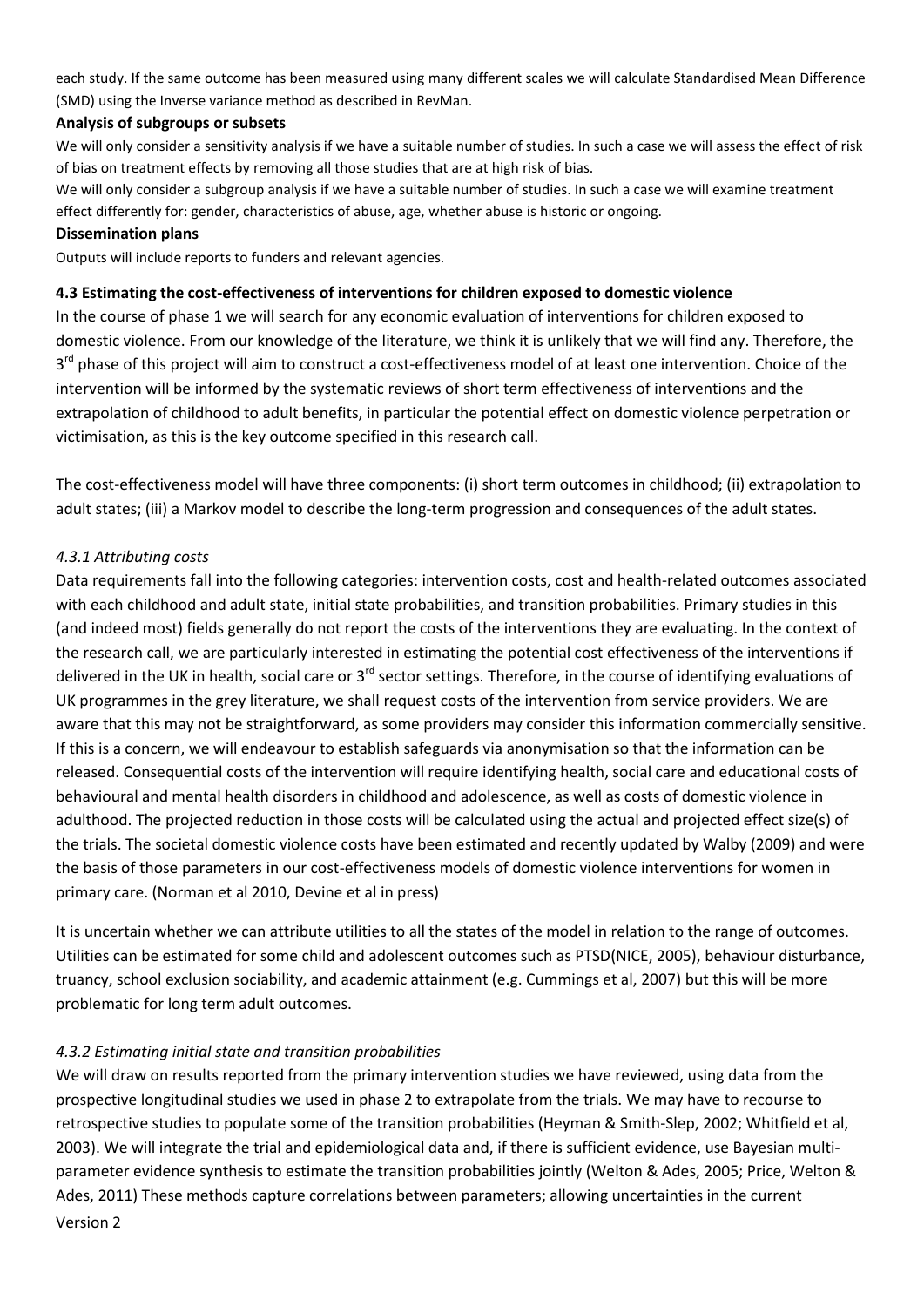evidence to be correctly propagated through the cost-effectiveness model that underpins the Expected Value of Information analyses (EVI).

## *4.3.3 Economic modelling*

We will build a Markov model to estimate lifetime quality-adjusted life-years (QALYs) and costs from a UK national health service/social/3<sup>rd</sup> sector care and from a societal perspective for any intervention for which there is some trial evidence for effectiveness. Markov modelling is a technique for estimating the costs and outcomes in a hypothetical cohort of children exposed to domestic violence. To construct the Markov model, we will define a set of mutually exclusive and exhaustive states experienced by people in relation to childhood DVA exposure and adult victimisation or perpetration, described by a matrix of transition probabilities reflecting the likelihood of moving from each state to every other state within each discrete time period. We will use a 20 year time horizon and future costs and outcomes will discounted at 3.5% (The Greenbook, 2003). We will take a probabilistic approach by specifying appropriate distributions for each variable to reflect the uncertainty in the model parameters based on values from the literature. Where no data is available to inform model parameters, we will perform sensitivity analysis to a range of assumed values. We will use Monte Carlo simulation to estimate the long-term costs and benefits for UKrepresentative children with and without the intervention and use the differences between the two simulations to calculate the incremental costs and outcomes associated with the intervention. We will report our findings in terms of costs, QALYs, incremental costs per QALY gained, expected net-benefit, and the probability that the intervention is cost-effective across a range of willingness-to-pay per QALY. If it proves impossible to derive or credibly assume utilities for the different states of the model, we will confine our analysis to a more conservative cost-benefit rather than cost-utility model, reporting results as cost per change in outcome (e.g. cost per reduction in time spent in DVA state)

## **4.4 Calculating Expected Value of Information (EVI)**

An EVI analysis can tell us whether it is sensible to collect more data before deciding whether to adopt an intervention, and also which data are needed. For example, it may be that more data is needed on the behavioural outcomes and future domestic violence victimisation/perpetration consequences of interventions offered to children exposed to DV, or it may be that more data is needed on methods of identifying the highest risk children so that treatment can be offered (e.g. Rivett & Kelly, 2006).

The cost-effectiveness model will be the basis for an expected value of partial perfect information (EVPPI) analysis to assess the need for further research (Felli & Hazen, 1998; Welton, Ades, Caldwell& Peters, 2008). While the costeffectiveness analyses will identify the optimal intervention as the one that produces the greatest net benefit, *on average*, based on current evidence, there may be considerable uncertainty in a decision to adopt that intervention (Claxton & Posnett, 1996). EVPPI identifies which subsets of parameters are responsible for uncertainty in the optimal policy decision. The EVPPI analysis will directly inform recommendations on the need for further research, for example whether specific interventions should be further tested in a randomised controlled trial, which outcomes should be measured, and/or if other research designs (e.g. longitudinal studies) may be value. If appropriate, an expected value of sample information analysis will be performed to identify the optimal design of further research (Claxton & Posnett, 1996). It is possible, but unlikely, that some of the interventions should be implemented without further research. If a Bayesian evidence synthesis is possible, then Markov Chain Monte Carlo methods will be used, otherwise Monte Carlo simulation will be used to evaluate EVPPI. Because we expect the available evidence to be scarce, we may have to make some assumptions as to relationships between reported outcomes, and relationships between different types/classes of interventions. We will perform sensitivity analysis to these assumptions.

## **4.5 Systematic review of qualitative studies**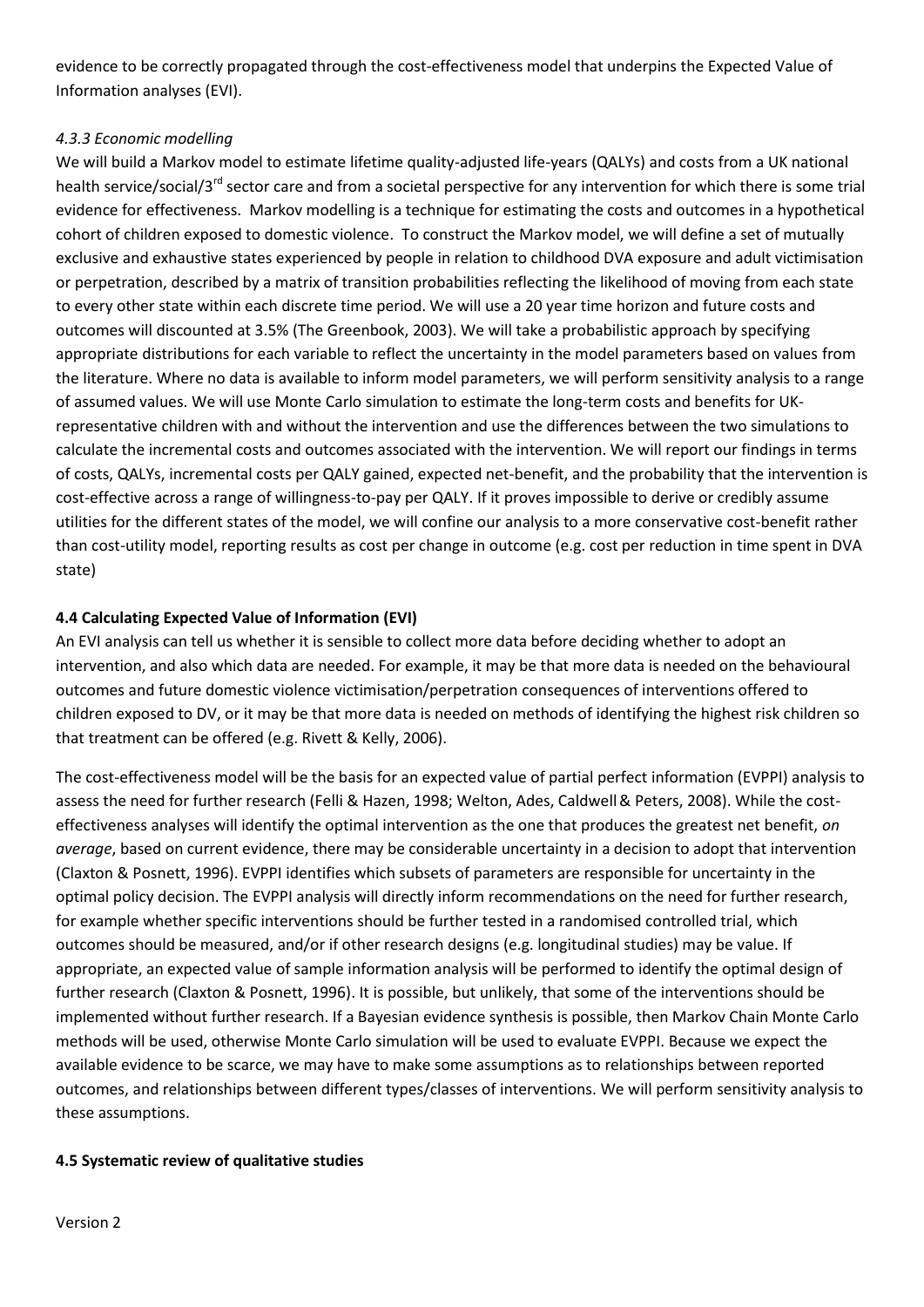## **Citation**

Theresa Moore, Emma Howarth, Gene Feder, Ali Heawood. Children's experiences of interventions following their exposure to domestic violence and the experiences of parents and stakeholders: a protocol for a qualitative meta-synthesis. PROSPERO 2013:CRD42013004349 Available fro[mhttp://www.crd.york.ac.uk/PROSPERO/display\\_record.asp?ID=CRD42013004349](http://www.crd.york.ac.uk/PROSPERO/display_record.asp?ID=CRD42013004349)

### **Review question(s)**

To explore parent, child and stakeholder perceptions of child focussed intervention programmes aimed at reducing the risk of negative child outcomes (Mental health outcomes such as PTSD, anxiety and depression: And behavioural outcomes e.g. child conduct disorder) following exposure to domestic abuse, to highlight which programmes are perceived by parents and children as acceptable and effective, as well as highlighting key factors that are perceived to be of value.

To identify the types of child focussed support/intervention parents and children perceive as beneficial following children's exposure to domestic abuse

To highlight key factors within and across programmes which are perceived to be of value to parents and children To identify the mechanisms (as perceived by parents and children) by which interventions affect outcomes (Child behaviour and child mental health outcomes).

To identify barriers and facilitators to the uptake and engagement with different types of child focussed intervention programmes

### **Searches**

We will use MeSH and text word terms for <Children and adolescents> combined with MeSH and text word terms for <domestic violence>. These will then be combined with text word terms for <exposure of children to domestic violence or witnessing or growing up with domestic violence>.

We will search for literature in MEDLINE, CINAHL, PsycINFO, EMBASE, Cochrane Central Register of Controlled Trials (CENTRAL), Applied Social Science and Abstracts Index (ASSIA), International Bibliography of the Social Sciences (IBSS), Social Services Abstracts, Social Care Online , Sociological Abstracts, Social Science Citation Index, WHO trials portal and clinical trials.gov, Science Citation Index, ERIC - British Education Index.

All databases will be searched from inception.

#### **Link to search strategy**

### [http://www.crd.york.ac.uk/PROSPEROFILES/4349\\_STRATEGY\\_20130629.pdf](http://www.crd.york.ac.uk/PROSPEROFILES/4349_STRATEGY_20130629.pdf)

#### **Types of study to be included**

Empirical qualitative studies (stand alone or discrete components of mixed method studies) employing qualitative methods for data collection and analysis.

Studies of individuals exposed to domestic abuse or those involved in the delivery of interventions for exposed groups. Studies focussing on children's, parents' or stakeholders' views of the types of interventions/support that would be welcomed following experience of domestic abuse or studies focussed on experiences of receiving particular interventions/support. Types of studies may include interviews (one on one interviews, focus groups), observation, document analysis

We will make final decisions about which kinds of studies to synthesise on the basis of the results of a process of systematic description of the studies based on whose views are being sought in the paper, context (e.g. DV, child protection concerns) and whether the review focuses on children. A second stage of screening may need to be undertaken if a large number of studies are found that meet the inclusion criteria listed above.

#### **Condition or domain being studied**

We are looking into the barriers and facilitators of interventions aimed at improving the outcomes of children exposed to domestic violence. These children may go on to develop mental health problems (PTSD, anxiety and depression) and behavioural problems. We are asking the children and mothers who care for them what they feel works for them and what helps and hinders them in engaging in interventions that are aimed at reducing mental health and behavioural outcomes.

### **Participants/ population**

Inclusion:

Children who have been exposed to domestic abuse.

Parents of children exposed to domestic abuse who themselves have experienced abuse.

Stakeholders involved in developing and/or delivering interventions to children exposed to domestic abuse.

### **Intervention(s), exposure(s)**

Interventions: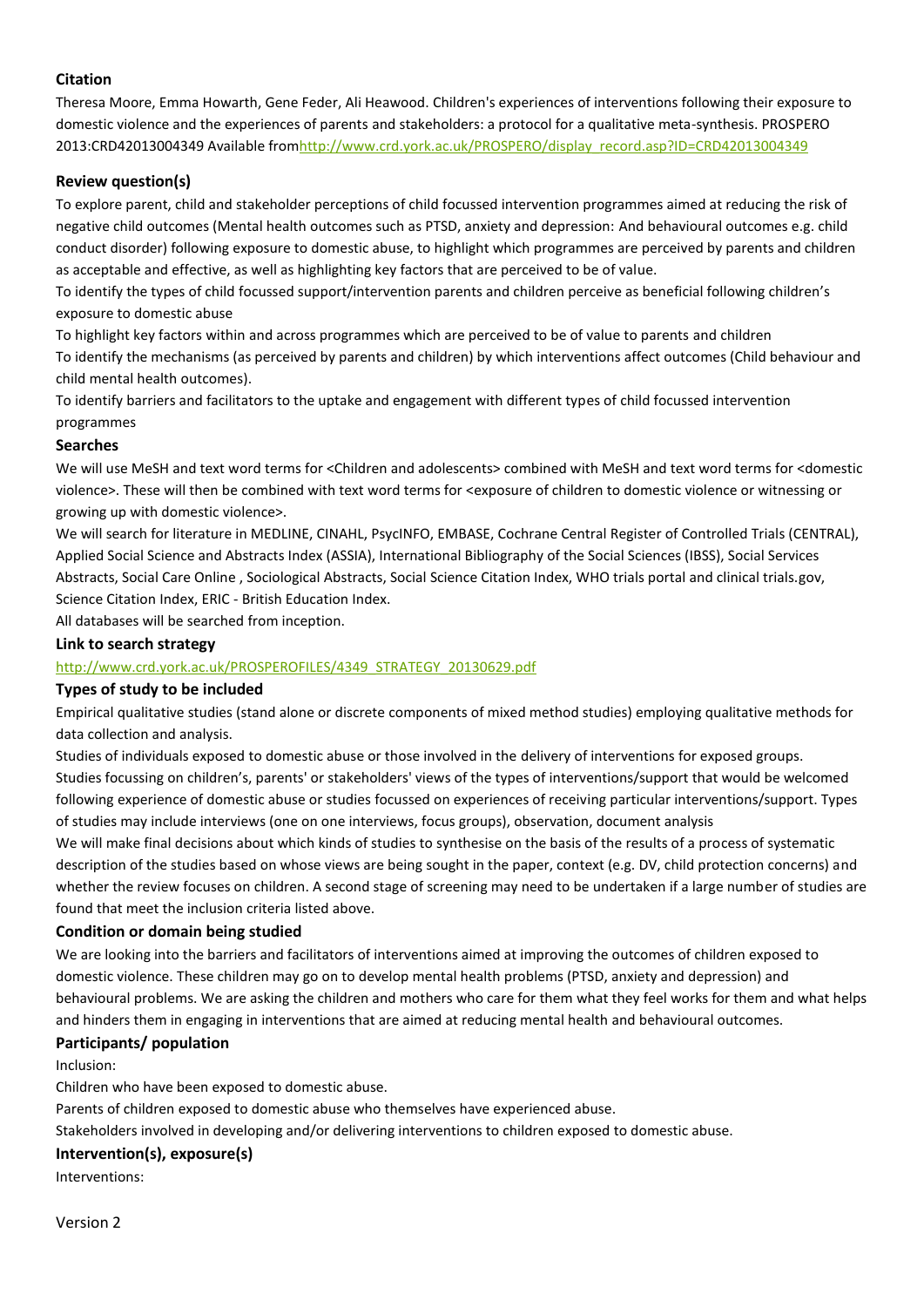Intervention programmes delivered to children and/or parents who have experienced/been exposed ti domestic abuse, which have the explicit aim of improving child outcomes (either directly or indirectly via changes to the child's developmental context). Interventions targeted at parents without the express aim of improving outcomes for children will not be included in this review. Where child exposure to abuse is confirmed by the presence of abuse against a parent. Children are considered exposed even if child and/or parent denies exposure (i.e. the children were unaware of abuse taking place).

Where the intervention has been delivered to parents and/or children experiencing multiple adverse experiences (e.g. direct maltreatment, exposure to parental mental health problems) that may or may not include domestic abuse, the views of parents/children experiencing domestic abuse must be reported separately from the larger sample Phenomena of interest:

Parent, child or stakeholder views of what interventions would be beneficial following exposure.

Parent, child or stakeholder perceptions of the effectiveness of specific intervention programmes upon receipt of the programme.

Parent, child or stakeholder perceptions of barriers and facilitators to uptake and compliance with programmes.

#### **Comparator(s)/ control**

Not applicable.

#### **Context**

Any setting considered.

#### **Outcome(s)**

**Primary outcomes**

Phenomena of interest:

Parent, child or stakeholder views of what interventions would be beneficial following exposure.

Parent, child or stakeholder perceptions of the effectiveness of specific intervention programmes upon receipt of the programme.

Parent, child or stakeholder perceptions of barriers and facilitators to uptake and compliance with programmes aimed at improving the child's mental health outcomes (e.g. PTSD, depression, anxiety) and behavioural outcomes.

**Secondary outcomes**

#### None.

### **Data extraction, (selection and coding)**

Two reviewers (TM, EH) will independently asses titles and abstracts of identified records to determine eligibility using prespecified inclusion and exclusion criteria. Those titles that are irrelevant will be discarded. Full text articles of potentially relevant references (as deemed by at least one reviewer) will be retrieved.

The retrieved full text articles will be assessed independently by two reviewers (TM, EH) based on pre-stated inclusion criteria. Following work by Malpass et al 2009 and Campbell et al 2003, for each study we will also apply two initial screening criteria to determine 'Is this qualitative research?' and 'Is this paper relevant to the meta-ethnography?' Using an iterative approach papers will be read and re-read to determine if they contain data useful to the aims of this review. Disagreements between reviewers will be resolved by discussion. If reviewers are unable to resolve disagreements they will seek the opinion of the reviews' principle investigator (GF).

We will include studies if they contain some data or quotations from child, parent or stakeholder that could lead to a development or a comment on interventions and implementation of interventions for children exposed to domestic violence Data extraction and management:

Two reviewers (TM, EH) will independently extract study data using a standardised data extraction form. Any differences in data extraction between reviews will be resolved through discussion. We will extract two types of data:

1. the understandings and any theories described directly by the children, parents or stakeholders about their experiences that are relevant to interventions for children exposed to domestic violence as reported in the study (1st order constructs).

2. interpretations or conclusions of the papers' authors (2nd order constructs) representing their theorization across the participants in their study.

### **Risk of bias (quality) assessment**

Feder et al (2006) found that a system of weighting the CASP scoring and then ranking the studies by score was relatively insensitive to which of the four weighting systems used. Based on this we will simply score the studies using the 10 point CASP and rank according to score

### **Strategy for data synthesis**

Version 2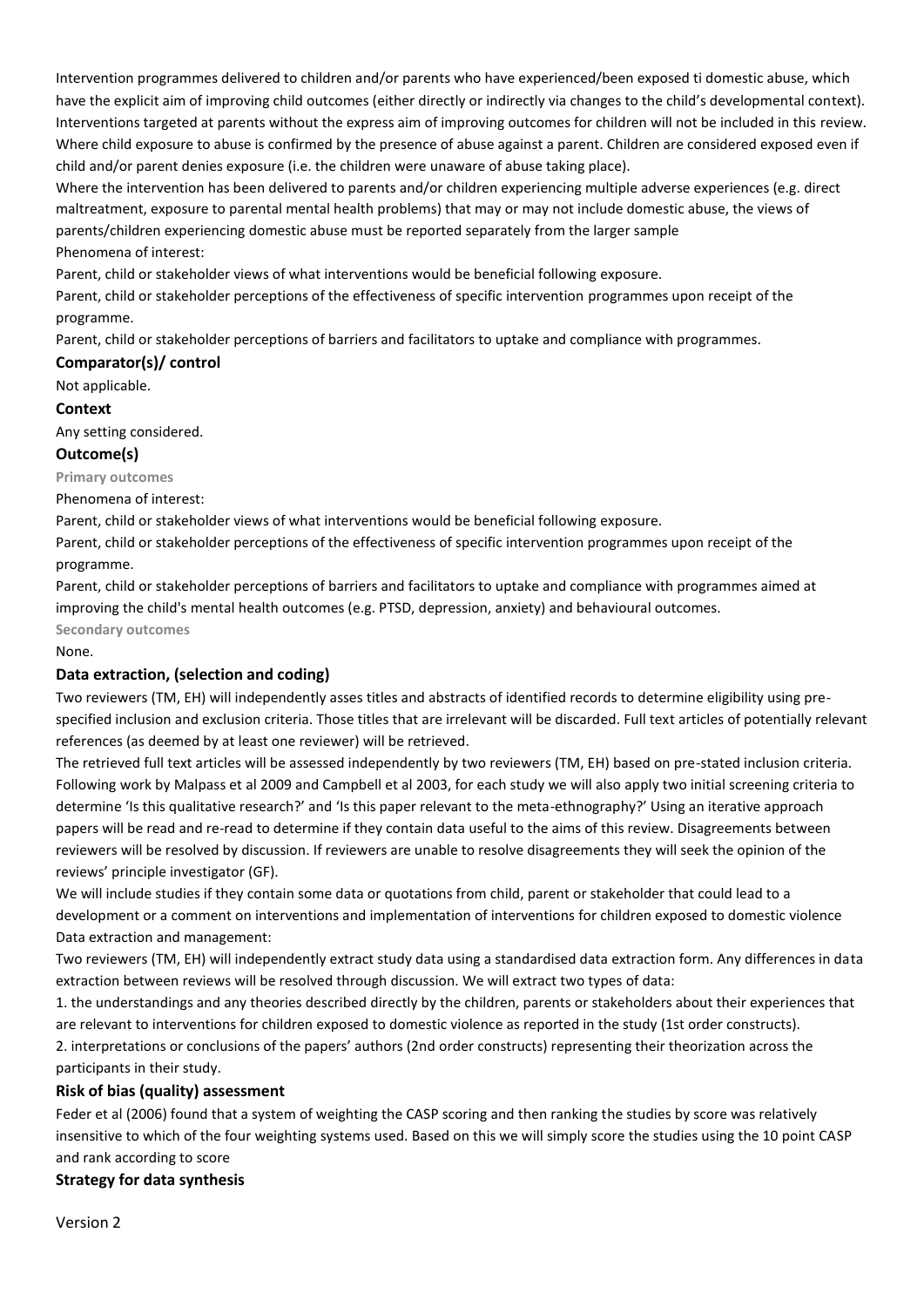We will synthesise studies using the approach described by Feder et al (2006) as meta-analysis. This is based on a metaethnography/meta-analysis method of Noblit and Hare (1988) and used in several systematic reviews with the aim of deriving new interpretations and conceptual insights (Malpass et al., 2009, Atkins et al., 2008, Britten et al., 2002, Noblit and Hare, 1988). In order to active this we will construct first, second and third order constructs.

First order constructs: Parents', children's or stakeholders' views of what type of support would be useful in the wake of experiencing domestic abuse and accounts of receiving or delivering particular types of interventions.

Second order constructs: Authors' views and interpretations of parents', children's and stakeholders' views on desirable support and experiences of receiving interventions.

Third order constructs: The views and interpretations of the synthesis team.

#### **Analysis of subgroups or subsets**

None planned.

#### **Dissemination plans**

Outputs will include reports to funders and relevant agencies.

### **4.6 Consultation with stakeholders**

The study will benefit from the involvement of three groups of stakeholders (experts in the field, young people using DVA services and parents of children exposed to DVA) whose views and expertise will inform the reviewing process and the interpretation of the review findings. This will allow the review to take account of the current UK service context and to ensure that recommendations reflect the experience of children and their parents. These groups have commented on and contributed to the development of this proposal.

The NSPCC (National Society for Prevention of Cruelty to Children) is one of the largest children's charities in the UK, campaigning at national and local levels to improve the lives of vulnerable children. It provides a range of services across the UK to children and families, including interventions for children exposed to domestic violence and its ChildLine service is heavily used by children experiencing domestic violence in the home. The NSPCC has commissioned and carried out an extensive programme of research examining the impact of domestic violence on children and it has academic centres in the four countries of the UK. The organisation will use its well developed links with researchers, practitioners, policy makers to assemble and manage the consultation process with a group of national experts able to describe current service provision and to comment on the review findings. This group will also meet twice in the course of the study, once at the outset and towards the end to comment on findings.

The review will also be informed by the views of young people who have themselves experienced domestic violence. A group of young people aged 14 years and over with previous experience of being consulted on domestic violence will be convened by Hyndburn and Ribble Valley Domestic Violence Team (HARV) in East Lancashire which provides a range of support services for children and young people experiencing domestic violence. This group of 6-10 young people will be recruited from HARV's peer educators who advise the organisation and provide youth-led support to young people over 12. This group have been involved with the project for over two years and are no longer living with domestic violence but continue to require support for behaviour and additional needs associated with their experiences of domestic violence. These young people will draw on their own experience of using domestic violence services to inform the design and analysis of the review. This group will be convened twice in the course of the study, first to guide the review process, and second to comment on emergent findings.

Age appropriate information about the study will be provided for the young peer educators and informed consent procedures will used. HARV staff will be available to address any distress which might arise as a consequence of participating in this group but the likelihood of any new disclosures occurring in the context of this consultation group is low as these young people will already be in receipt of a supportive service addressing their experience of domestic violence. Ethical approval will be sought from the University of Bristol's Ethics Committee in relation to this aspect of the study.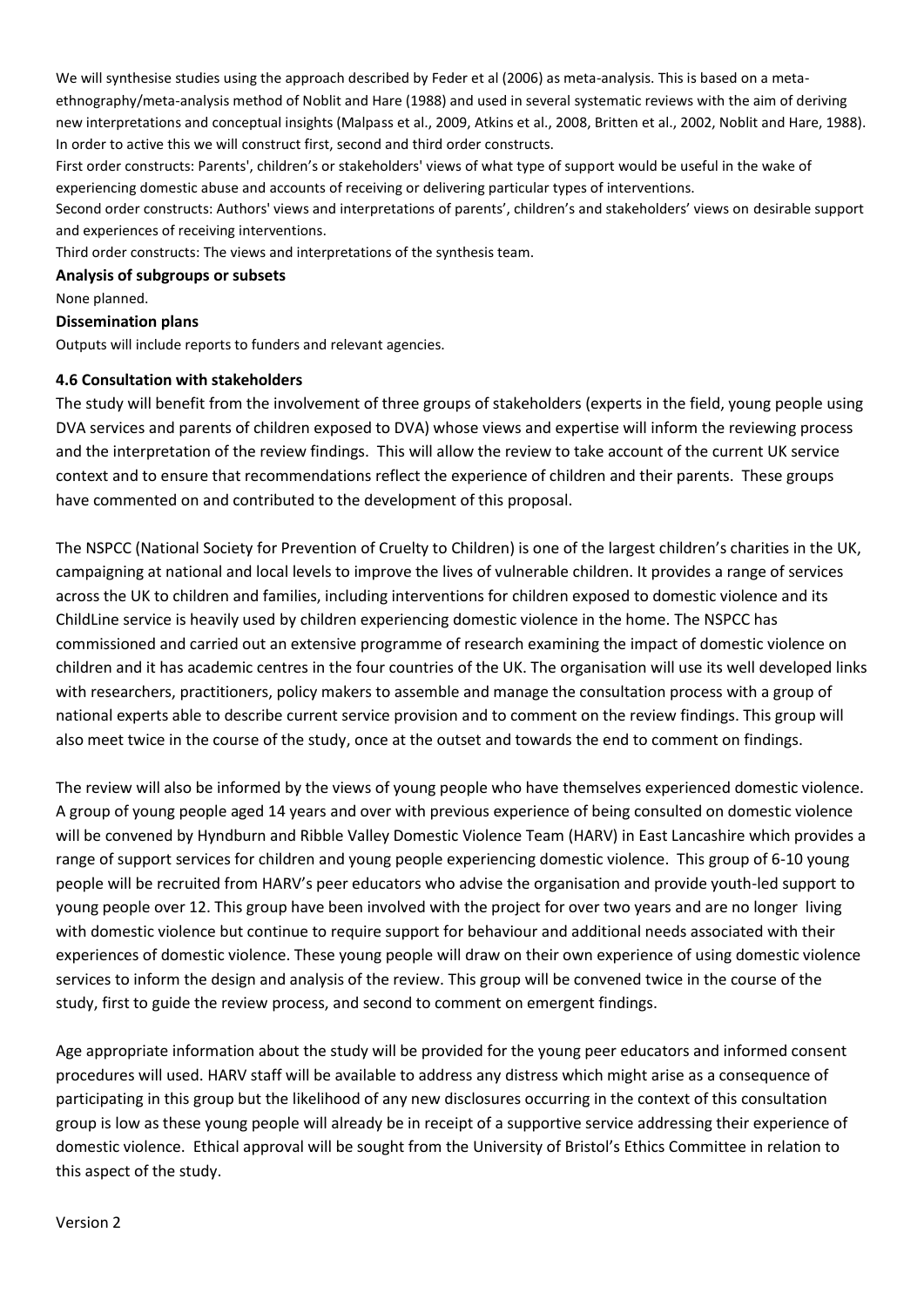Adult survivors of domestic violence who are parents and able to comment on their children's needs and experiences of services will also contribute to the review. Hosted by Cardiff Women's Aid and Bristol Next Link, these groups were initially established to support PROVIDE (http://www.provide.ac.uk/), an NIHR applied research programme. The groups, each numbering 6-10 women, will inform the detailed design of the synthesis, comment on the findings of the review and aid us in developing recommendations and a dissemination strategy. These groups will bring their previous experience of consultation and their established relationships with the research team to the task of interpreting evidence on the relevance, availability and accessibility of interventions for children and young people. At the outset of their involvement in the consultation process, women will be informed that disclosure of any current risks to their children's safety will be shared with the host agency, which will be responsible for reporting new information to the relevant agencies.

## **4.7 Mapping of UK models of targeted intervention for children exposed to DVA**

The aim of this study component is to provide an overview of the models of targeted intervention delivered in a UK setting. This will provide a lens through which to view findings derived from international evidence and critically will provide insight into the feasibility of trialling and potentially rolling out particular models. Understanding what is already happening will be particularly important if we identify a number of best bet models and need to make decisions about which model to prioritise for further evaluation.

We will focus the search for grey (unpublished literature) on UK literature only. We will browse the websites of relevant UK government departments and charities, write to key researchers for their knowledge of research in this topic area and consult with our expert stakeholder group described above to locate programme descriptions and where possible evaluation reports pertaining to specific programmes. We will extract information about the nature of the intervention and population to which it is delivered and where possible details of evaluation methodology and key findings.

## **4.8 Final formulation of research recommendations and dissemination of findings**

The main aim of this evidence synthesis is to inform future research on interventions to improve outcomes for children exposed to domestic violence, including risk of domestic violence perpetration and victimisation. The main output will be recommendations and a provisional research specification on the most appropriate intervention (or interventions) that could be trialled. We will contextualise the results of the review of evaluations and the EVI model with the views of ours stakeholder groups to ensure that the research recommendations fit with their priorities. The final list of research recommendations and priorities will be based on a combination of the review and EVI output and stakeholder views. We will include a narrative on the concordances and differences between researcher and stakeholder perspectives. We will present those research recommendations in the final report to the PHR and present them at a domestic violence research conference. Another output is the review of trials and other evaluative studies of interventions for children exposed to domestic violence, as well as the cost-effectiveness and EVI models. We will present these to relevant conferences and submit our findings for publication in peer-reviewed journals.

## **5. Study population**

As the reviews and evidence synthesis are based on secondary data, we are not specifying the study populations in any detail, other than the absolute inclusion criterion of children exposed to DVA. If study populations include children not exposed to DVA, then outcomes need to be reported separately for exposed children to be included in our review. There will be no geographical or language restrictions.

## **6. Socioeconomic position and inequalities**

Although socioeconomic status (SES), ethnicity and gender of the child is a potential moderator of the effect of exposure on domestic violence on childhood and adult outcomes (Erensaft et al., 2003), and the majority of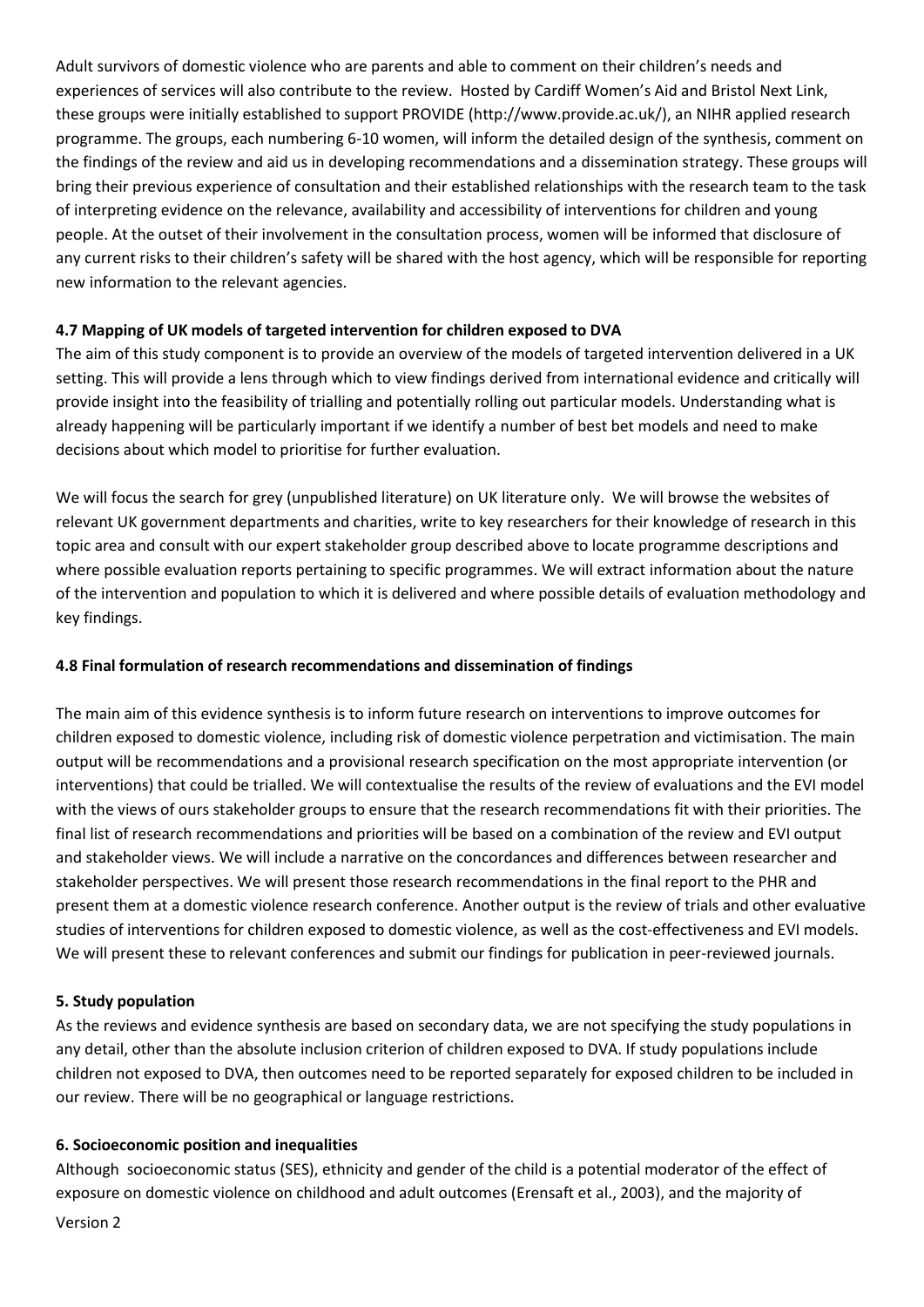epidemiological DVA impact studies measure a proxy for SES, most do not incorporate this into their analysis of risk. By the same token, although trials of interventions may characterise their sample by SES, ethnicity, age and gender (e.g. Lieberman et al., 2005), these characteristics are not reported by arm of the trial. In our review of trials and other evaluations we will incorporate any demographic data from the primary studies to assess the applicability of the interventions to specific populations. We acknowledge the gender inequalities underpinning DVA. We will highlight any evidence relating to the experience of particular Black and Minority Ethnic groups of children and young people who often encounter particular barriers to accessing services. In articulating recommendations for future trials we will endeavour to propose interventions that are appropriate for a range of socioeconomic strata and diverse populations in the UK and, in relation to parenting interventions will include those focused on fathers as well as mothers.

## **7. Planned interventions:**

The intervention or interventions that we will propose for further evaluation will be based on the findings of our reviews and evidence synthesis including the views of stakeholders.

## **8. Proposed outcome measures:**

We will include interventions that are targeted at children and/or parents, although we will only consider studies that have directly measured child outcomes. We will widen the brief beyond consideration of adult perpetration and victimisation to examine the impact of interventions on behavioural functioning (e.g. aggression) and psychological (e.g. depression) symptoms in the short to medium term, as well as children's attitudes and attributional processes. Reduction of childhood distress is important in and of itself. Further, studies cited above showing the role of these outcomes in mediating the association between exposure in childhood and perpetration and/or victimisation in adulthood, indicates that these outcomes are appropriate targets for early intervention to reduce the risk of adult perpetration or victimisation.

The specific outcomes to be considered are as follows:

- (i) controlled studies and programme reports: child behaviour; (e.g. Child Behaviour Check List); recurrence of abuse (e.g. Composite Abuse Scale); Child's oppositional defiant disorder and conduct disorder symptoms (e.g. DSM-IV diagnostic criteria); children's happiness/social relationships (e.g. Gesten's Health Resources Inventory); Children's traumatic stress disorder (e.g. DM-IV diagnostic criteria); Psychiatric symptoms (e.g. Symptoms Checklist-90 Revised for >12 year olds), Child's self competence (e.g. self perception profile for children)
- (ii) epidemiological studies linking child to adult outcomes: experience and perpetration of DVA, educational attainment, employment status, psychiatric symptoms
- (iii) qualitative studies: expectations and experiences of programme providers and of children, young people, parents and programme providers.

## **9. Assessment and follow up**

Not applicable to secondary research

## **9.1. Assessment of efficacy/effectiveness**

In the context of our proposed systematic reviews, we are dependent on the assessment, recording and analysis of efficacy or effectiveness (explanatory or pragmatic trials respectively) reported by the authors. As part of our quality appraisal of primary studies and the strength of evidence we will make a judgement about the strength of the study design vis a vis assessment of efficacy/effectiveness.

## **9.2. Assessment of harms**

Version 2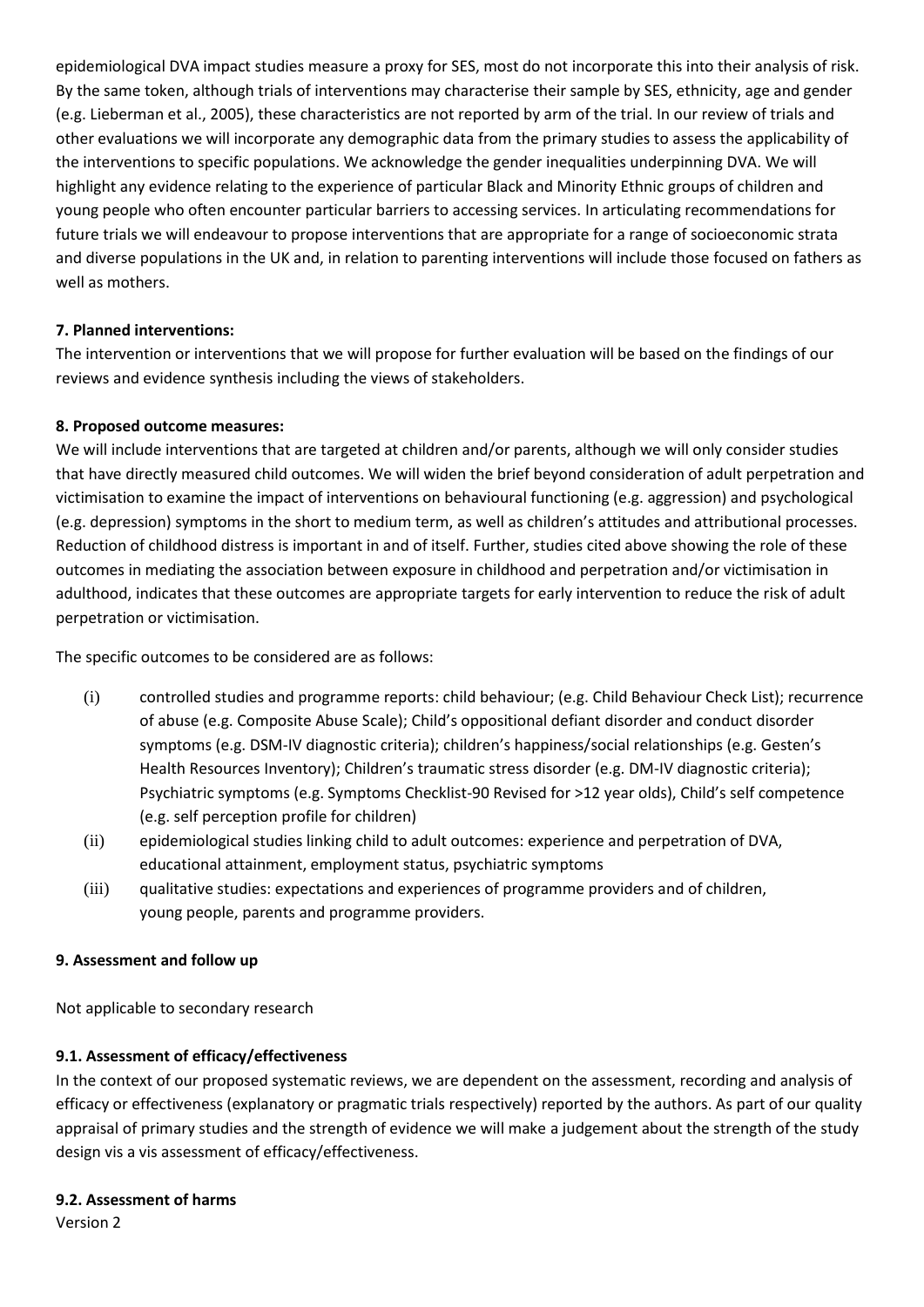We will scrutinise all primary studies and programme evaluations in our review for assessment of harms and will summarise these by type of intervention.

|                                               |         | 2012-2013   | 2013-2014 |         |           |           |
|-----------------------------------------------|---------|-------------|-----------|---------|-----------|-----------|
| Objective                                     | Nov-Jan | Feb - April | May-July  | Aug-Oct | Nov - Jan | Feb-April |
| Systematic review of intervention evaluations |         |             |           |         |           |           |
| Modelling medium to long term benefit         |         |             |           |         |           |           |

### **10. Proposed sample size**

Not applicable for secondary research.

### **11. Statistical analysis**

We will initially perform a narrative synthesis of the primary studies. We will group the findings of the primary studies by type of intervention (parenting practice programmes, mother-child dyad psychotherapy, TF-CBT and any others that emerge from primary studies that we include in the review.) If papers report similar interventions and comparable outcomes, we will pool those outcomes in meta-analyses to estimate an effect size for that intervention and outcome. We will assess heterogeneity by inspecting between study variance, and reporting  $I^2$ , and by comparing fixed and random effect models. Meta-analyses will be carried out in Stata and results presented as forest plots, together with effect-sizes and 95%confidence intervals. We anticipate that different outcomes will be reported in different trials. If it is possible to map between these outcomes (i.e. if correlations/ reliability measures are available either from internal or external data sources), then we will attempt to pool results using these mappings. Where reported we will extract results broken down according to subgroups, including age, gender, ethnicity and SES

### **12. Ethical arrangements**

There are no ethical issues associated with the secondary research we propose. On the other hand, our stakeholders include victims who have survived DVA and young people who have witnessed domestic violence. The organisations hosting these groups (Bristol Next Link, Cardiff Women's Aid, the NSPCC and HARV respectively) have procedures in place to support these stakeholders if they are disturbed by participation in meetings. We will consult our local NHS research ethics service about whether we need to gain approval for consultation with stakeholders as part of this evidence synthesis.

### **13. Research Governance:**

The University of Bristol will be the research sponsor.

### **14. Project timetable and milestones:**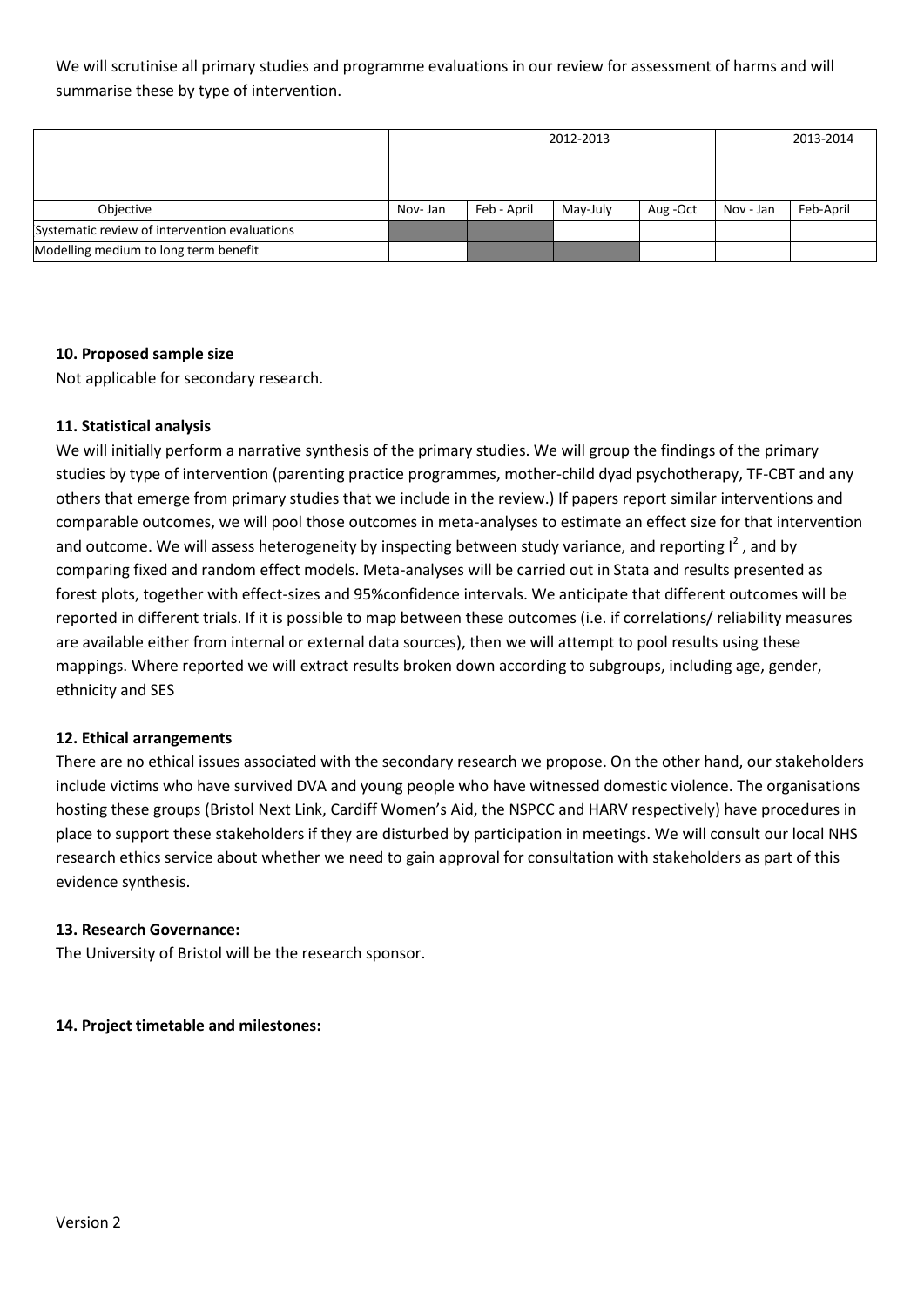| Estimating cost effectiveness of interventions    |  |  |  |
|---------------------------------------------------|--|--|--|
| Modelling expected value of information           |  |  |  |
| Stakeholder consultation                          |  |  |  |
| Formulation of recommendations and report writing |  |  |  |

### **15. Expertise:**

Professor Gene Feder: primary care health services researcher and trialist with extensive experience of systematic reviewing, quantitative and qualitative evidence synthesis, and economic modelling in the field of domestic violence; experience of HTA and programme grant commissioning of research. Currently chairs NIHR applied research programme sub-panel, the NICE domestic violence public health programme development group and the WHO domestic violence guidelines group. Gene will be responsible for project management and will lead on the evidence synthesis and formulation of research recommendations.

Professor Marianne Hester: leads Centre for Gender Violence Research at University of Bristol. Has extensive experience of researching domestic violence, has directed key studies on children and domestic violence exposure, was commissioned by Department of Health to develop research overview and training on this topic, experience of systematic reviewing, quantitative and qualitative evidence synthesis. Marianne will serve as a member of the project steering group with specific oversight of grey literature review and policy formulation.

Dr. Emma Howarth: doctoral research examining the role of children's appraisals of parental behaviour in mediating the longitudinal association between exposure to hostile and violent inter-parental conflict and negative child outcomes. She has undertaken a large scale evaluation of specialist DV services and is currently working on an RCT to test the effectiveness of a psychological intervention to enhance mental health outcomes for women experiencing DV. Emma will serve as a member of the project steering group with specific oversight of the review of psychological interventions.

Professor Harriet MacMillan: extensive experience as a clinician scientist (paediatrician and psychiatrist) conducting family violence research, including systematic reviews on the topic of prevention of child maltreatment and domestic violence, population-based surveys of child maltreatment as well as randomized controlled trials evaluating approaches to family violence prevention. Also directs a Canadian Institutes of Health Research (CIHR) Centre on Research Development in Gender, Mental Health and Violence across the Lifespan (PreVAiL) based on McMaster University. Harriet will serve as a member of the project steering group with specific oversight of methodological quality of primary studies and extrapolation of effects.

Professor Nicky Stanley: has managed studies on the service response to children experiencing domestic violence in England and on interventions for both children and perpetrators of domestic violence. She has conducted a range of reviews for health and social care commissioners and recently published a practitioner-focused review on children experiencing domestic violence. Nicky will serve as a member of the project steering group with specific oversight of the consultation process.

Dr. Nicky Welton: has extensive experience in methodology for multi-parameter evidence synthesis, costeffectiveness modelling and value of information (VOI) analyses. She holds an MRC Methodology Research Fellowship to study methods for evidence synthesis and VOI, and is co-lead of the Evidence Synthesis and VOI theme of the MRC ConDuCT Hub for Trials Methodology Research. Nicky will serve as a member of the project steering group and will manage development of cost effectiveness and expected value of information modelling.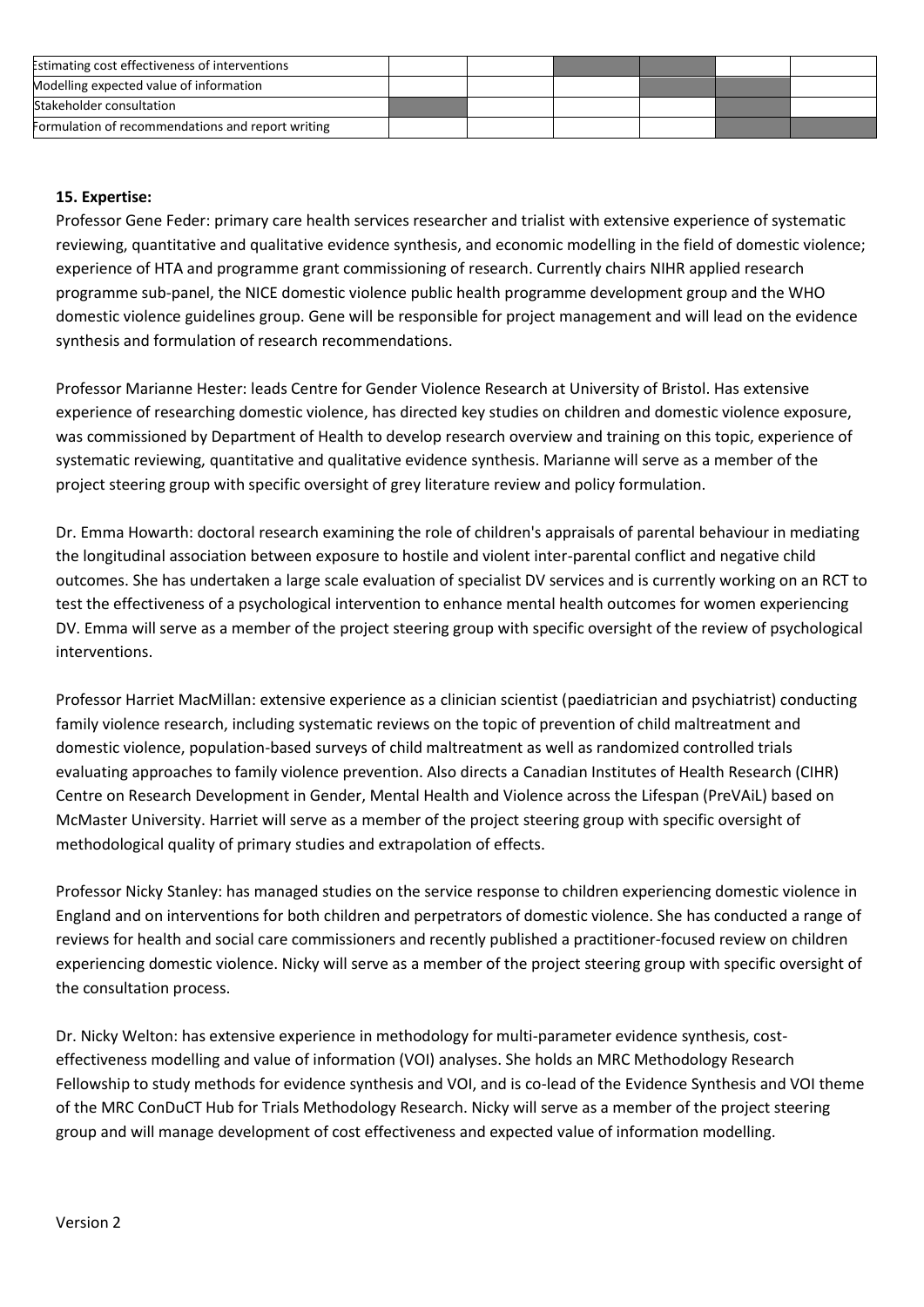NSPCC: The organisation will use its well developed links with researchers, practitioners, policy makers to assemble and manage the consultation process with a group of national experts able to describe current service provision and to comment on the review findings. This group will also meet twice in the course of the study, once at the outset and towards the end to comment on findings.

Hyndburn and Ribble Valley Domestic Violence Team (HARV): HARV will assemble and host a group of young people from their existing group of peer educators who will inform the design and analysis of the review. This group will be convened twice in the course of the study, first to guide the review process, and second to comment on emergent findings.

Bristol Next Link and Cardiff Women's Aid: These agencies will host survivor consultation groups that will inform the detailed design of the synthesis, comment on the findings of the review and aid us in developing recommendations and a dissemination strategy. These groups will bring their previous experience of consultation and their established relationships with the research team to the task of interpreting evidence on the relevance, availability and accessibility of interventions for children and young people. The host agencies will also directly contribute to the stakeholder consultation.

## **16. Members of the Public**

See 4.5 above describing extensive stakeholder consultation. The Next Link and Cardiff Women's Aid patient and public involvement groups were consulted at the design stage of this proposal and contributed to the decision to address outcomes additional to victimisation and perpetration in adulthood.

## **17. References:**

Appel, A. E., & Holden, G. W. The co-occurrence of spouse and physical child abuse: A review and appraisal. *Journal of Family Psychology, 1998;*12: 578 – 599.

Barnes D, Devanney C, Uglebjerg A, Wistow R and Hartley C. *A Profile of Children's Health, Child and Adolescent Mental Health Services and Maternity Services in England* 2008/9. Durham: School of Applied Social Sciences, University of Durham. 2010

Brandon M., Bailey S., Belderson P., Gardner R., Sidebotham P., Dodsworth J., Warren C., & Black J. *Understanding Serious Case Reviews and their Impact: A biennial analysis of serious case reviews 2005-07.*  (Research Report No DCSF-RR129.) London: DCSF. 2009

Claxton, K. and Posnett, J. An economic approach to clinical trial design and research priority-setting. *Hlth Econ.* 1996; 5:513–524.

Cohen, J.A., & Mannarino, A.P., & Iyengar, S. Community treatment of posttraumatic stress disorder for children exposed to intimate partner violence. A randomized controlled trial. *Archives of Paediatrics and Adolescent Medicine,* 2011; *165*: 16-21.

Cohen, J.A., & Mannarino, A.P., Murray, L. K., Ingelman, R. Psychosocial interventions for maltreated and violenceexposed children. *Journal of Social Issues,* 2006; 62: 737-766.

Cui, M., Durtschi, J.A., Donnellan, M.B., Lorenz, F.O., & Conger, R. D. Intergenerational Transmission of Relationship Aggression: A Prospective Longitudinal Study. *Journal of Family Psychology* 2010; 24(6):688-697. Cummings, C., Dyson, A., Muijs, D., Papps, I, Pearson , D., Raffo, C. et al. *Evaluation of the Full Service Extended Schools Initiative*: Final Report. Department for Education and Skills. Research Report No. 852. 2007.

DEEKS, J., HIGGINS, J. & ALTMAN, D. 2011. Analysing data and undertaking meta-analyses. *In:* JPT, H. & S, G. (eds.) *Cochrane Handbook for Systematic Reviews of interventions Version 5.1 [updated March 2011]. The Cochrane Library, The Cochrane Collaboration (2011).Available fro[m www.cochrane-handbook.org.](http://www.cochrane-handbook.org/)* The Cochrane Library: The Cochrane Collaboration

Department for Children Schools and Families and Department of Health. *Keeping Children and Young People in Mind: The government's full response to the Independent Review of CAMHS. Nottingham: DCSF. 2010.* Devine A, Spencer A, Eldridge S, Norman R, Feder G. Cost-effectiveness of Increasing Referral to Improve Safety (IRIS): a modelling study based on a randomised controlled trial.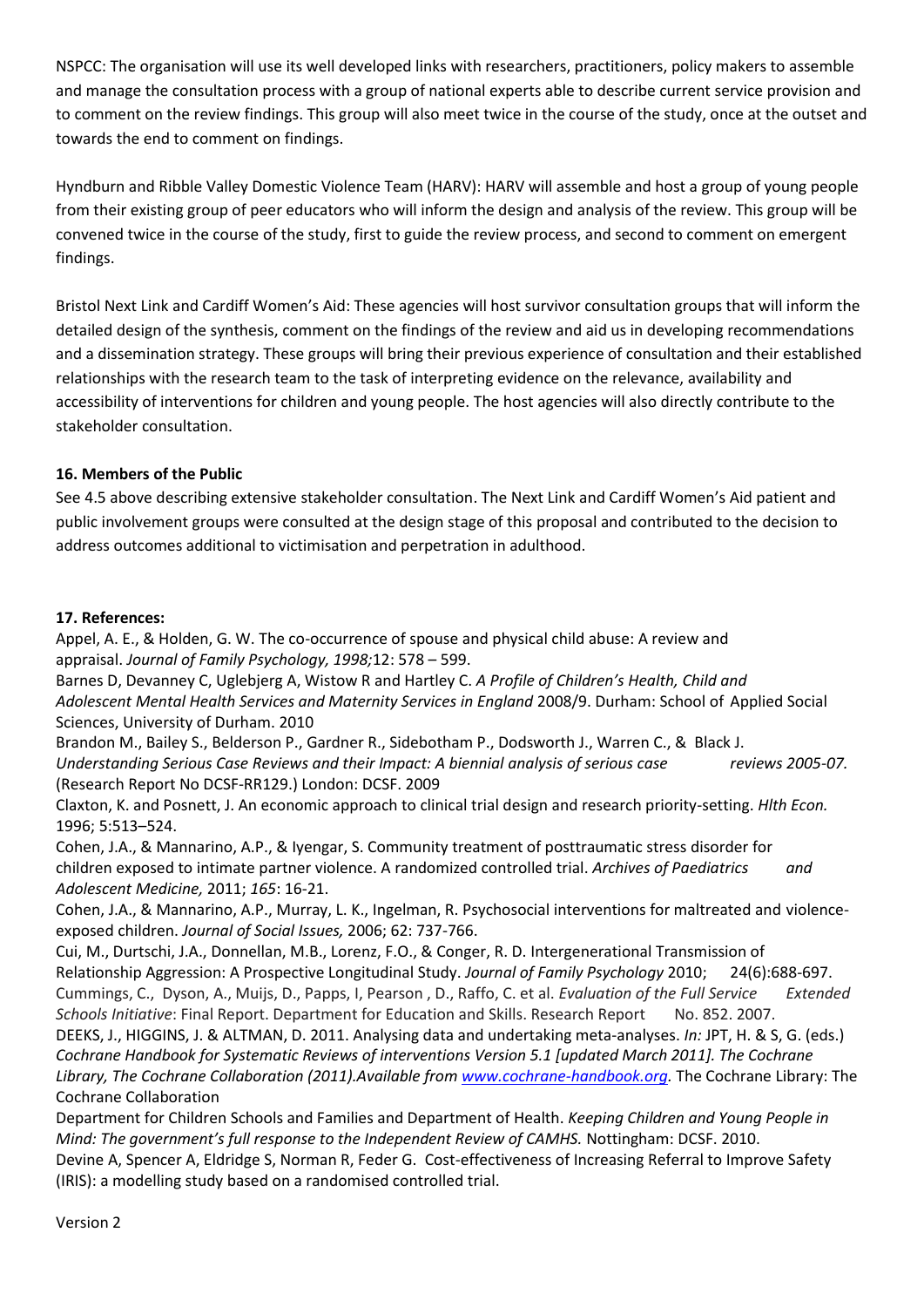Ducharme, J., Atkinson, L., & Poulton, L. Success-based, noncoercive treatment for oppositional behaviour in children from violent homes. *Journal of the American Academy of Child and Adolescent Psychiatry*, 2000;39: 995– 1003.

El-Sheikh, M., Buckhalt, J. A., Mize, J & Acebo, C. Marital conflict and disruption of children's sleep. *Child Development,* 2006; *77:* 31-43.

El-Sheikh, M., Cummings, E. M., Kouros, C. D., Elmore-Staton, L. & Buckhalt, J. Marital psychological and physical aggression and children's mental and physical health: Direct, mediated and moderated effects. *Journal of Consulting and Clinical Psychology* 2008;76: 138-148.

Ehrensaft, M. K., Cohen, P., Brown, J., Smailes, E., Chen, H., & Johnson, J. G. Intergenerational transmission of partner violence: A 20-year prospective study. *Journal of Consulting and Clinical Psychology*  2003;71(4): 741–753.

Evans, S. E., Davies, C., & DiLillo, D. Exposure to domestic violence: A meta-analysis of child and adolescent outcomes. *Aggression and Violent Behavior* 2008;13: 131-140.

Feder G**,** Arsene C, Bacchus L, Dunne D, Hague G, Kuntze S, et al. How far does screening women for domestic (partner) violence in different health care setting meet the UK National Screening Committee criteria for a screening programme in terms of condition, screening method, and intervention? Systematic reviews of nine UK National Screening Committee criteria. *Health Technology Assessment.* Vol. 13. 2009.

Feder GS, Hutson M, Ramsay J, Taket AR. Women exposed to intimate partner violence: expectations and experiences when they encounter health care professionals: a meta-analysis of qualitative studies. *Arch Intern Med* 2006; 166(1):22-37.

Felli, J. C. & Hazen, G. B. Sensitivity analysis and the expected value of perfect information. *Med. Decsn Mak.*, 1998; 18: 95–109

Felitti VJ, Anda RF, Nordenberg D, Williamson DF, Spitz AM, Edwards V, Koss MP, Marks JS. [Relationship](http://www.ncbi.nlm.nih.gov/entrez/query.fcgi?cmd=Retrieve&db=pubmed&dopt=Abstract&list_uids=9635069) of [childhood abuse and household dysfunction to](http://www.ncbi.nlm.nih.gov/entrez/query.fcgi?cmd=Retrieve&db=pubmed&dopt=Abstract&list_uids=9635069) many of the leading causes of death in adults: The adverse [childhood experiences \(ACE\) study.](http://www.ncbi.nlm.nih.gov/entrez/query.fcgi?cmd=Retrieve&db=pubmed&dopt=Abstract&list_uids=9635069) *American Journal of Preventive Medicine* 1998;14:245–258 Fergusson, D.M, & Horwood, L. J. Exposure to interparental violence in childhood and psychosocial adjustment in young adulthood. Child Abuse & Neglect 1998; 22(5): 339-357.

Graham-Bermann, S. A., & Hughes, H. M. Intervention for children exposed to interparental violence: Assessing needs and research priorities. *Clinical Child and Family Psychology Review* 2003;6:189–205.

Graham-Bermann, S.A., Lynch, S.A., Banyard, V., DeVoe, E.R., & Halabu, H. Community-based Intervention for Children Exposed to Intimate Partner Violence: An efficacy trial. *Journal of Consulting and Clinical Psychology* 2007;*75;* 199-209.

Grych, J. H., Jouriles, E. N., Swank, P. R., McDonald, R., & Norwood, W. D. Patterns of adjustment among children of battered women. *Journal of Consulting and Clinical Psychology* 2000; 68: 84 – 94.

Guyatt GH, Oxman AD, Vist GE, Kunz R, Falck-Ytter Y, Alonso-Coello P et al. GRADE: an emerging consensus on rating quality of evidence and strength of recommendations. *BMJ* 2008;336(7650):924-926.

Heyman, R. E. & Smith-Slep, A. M. Do child abuse and interparental violence lead to adult family violence? *Journal of Marriage and Family* 2002;64*:* 864-870.

Higgins, J. & Green, S. 2011. Cochrane Handbook for Systematic Reviews of interventions Version 5.1 [updated March 2011]. The Cochrane Library, The Cochrane Collaboration (2011).Available fro[m www.cochrane](http://www.cochrane-handbook.org/)[handbook.org.](http://www.cochrane-handbook.org/) The Cochrane Library: The Cochrane Collaboration

H M Treasury. *The Greenbook: Appraisal and Evaluation in Central Government*. 2003

Holden, G. W. Children exposed to domestic violence and child abuse: Terminology and taxonomy. *Clinical Child and Family Psychology Review* 2003; 6:151-160.

Humphreys C, Thiara R, Mullender A and Skamballis A. "Talking to My Mum": Developing communication between mothers and children in the aftermath of domestic violence. *Journal of Social Work* 2006; 6 (1): 53-63 Jaffe, P. G. & Juodis, M. Children as witnesses and victims of domestic homicide: Lessons learned from domestic violence death review committees. *Juvenile and Family Court Journal* 2006; 57:13-28.

Jouriles, E. N., McDonald, R., Norwood, W. D., Shinn – Ware, H., Spiller, L., & Swank, P. R. Knives, guns, and interparental violence: Relations with child behaviour problems. *Journal of Family Psychology* 1998; 12: 178 –194. Jouriles, E.N., McDonald, R., Rosenfield, D., Stephens, N., Corbitt-Shindler, D., & Miller, P.C. Reducing conduct problems among children exposed to intimate partner violence: a randomized clinical trial examining effects of project support. *Journal of Consulting and Clinical Psychology* 2009; 77: 705- 717.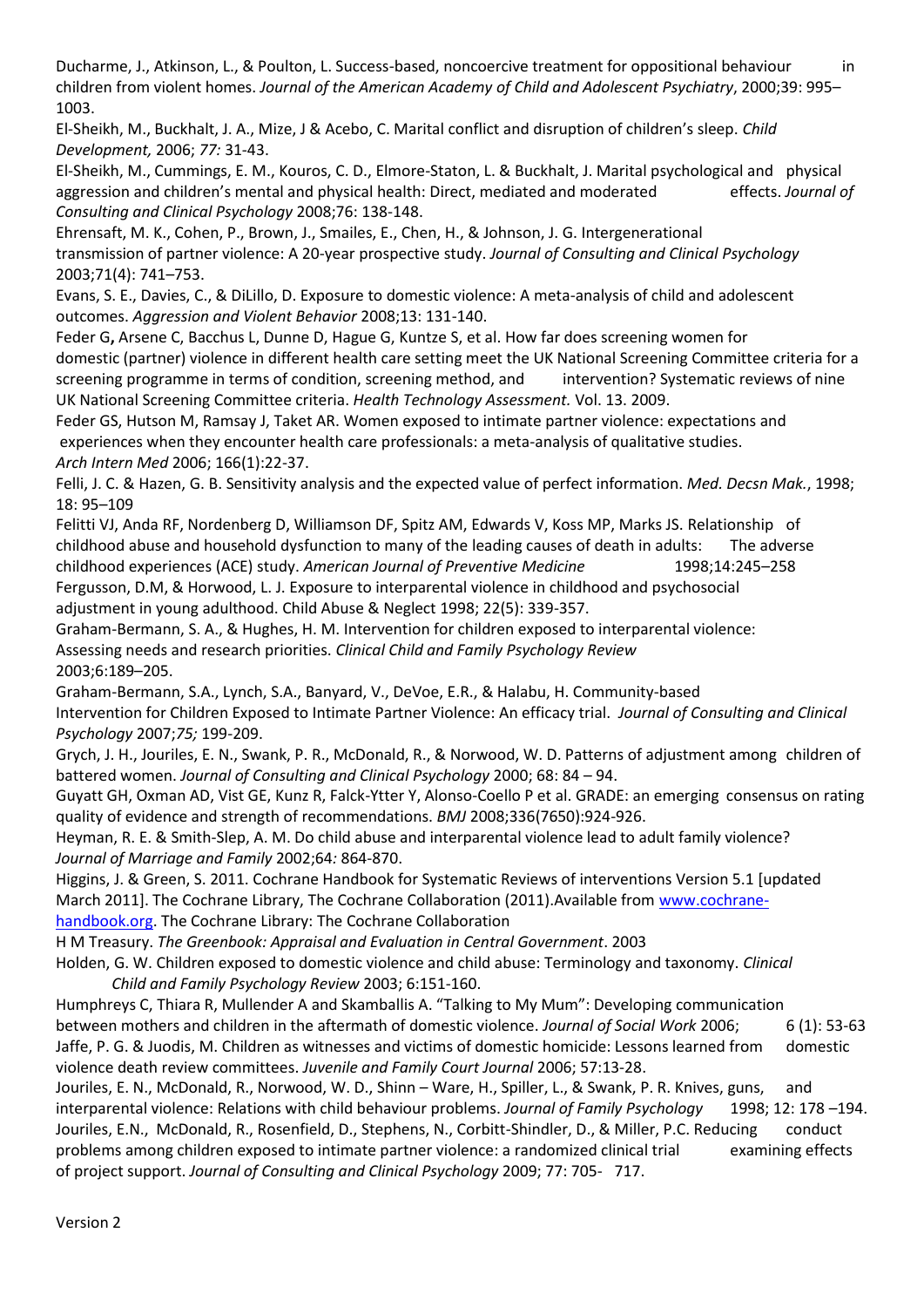Kitzmann, K.M., Gaylord, N.K., Holt, A.R., & Kenny, E.D. Child Witnesses to Domestic Violence: A meta- analytic review. *Journal of Consulting and Clinical Psychology* 2003; 71:339–352. Lieberman A.F., Ghosh Ippen C., Van Horn, P. Child-parent psychotherapy: 6-month follow-up of a randomized controlled trial. *Journal of the American Academy of Child and Adolescent Psychiatry* 2006;45: 913–918. Lieberman, A.F., Van Horn, P., & Ippen, C.G. Towards Evidence-based Treatment: Child-parent psychotherapy with pre-schoolers exposed to marital violence. *Journal of the American Academy of Child and Adolescent Psychiatry* 2005; 44: 1241-1248. MacMillan, H.L., Wathen, N., Barlow, J., Fergusson, D.M., Leventhal, J.M. & Taussig, H.N. Interventions to Prevent Child Maltreatment and Associated Impairment. *The Lancet* 2009; 373:250-266. Malpass A, Shaw A, Sharp D, Walter F, Feder G, Ridd M et al. "Medication career" or "moral career"? The two sides of managing antidepressants: a meta-ethnography of patients' experience of antidepressants. *Soc Sci Med* 2009; 68(1):154-168. McFarlane, J.M, Groff, J. Y., O'Brien, J.A., & Watson, K. Behaviours of children exposed to intimate partner violence before and 1 year after a treatment program for their mother. *Applied Nursing Research* 2005 18(11): 7-12. Meltzer H., Doos L, Vostanis P., Ford T. & Goodman R. The Mental Health of Children Who Witness Domestic Violence. *Child and Family Social Work* 2009; 14(4): 491-501. NICE. Post-traumatic stress disorder (PTSD): The management of PTSD in adults and children in primary and secondary care. Clinical Guidelines CG26. 2005. Norman R, Spencer A, Eldridge S & Feder, G. Cost-effectiveness of a system level intervention to improve the primary health care response to partner violence. *Journal Health Service Research and Policy*, 2010; 15 (3): 143-149. Patterson, G.R. *Coercive Family Process.* Eugene, OR: Castalia.1982. Price MJ, Welton NJ, Ades AE Parameterisation of treatment effects for meta-analysis in multi-state Markov models. Statistics in Medicine 2011; 30:140-51 Radford, L., Aitken, R., Miller, P. Ellis, J., Roberts, J. and Firkic, A. *Meeting the needs of children living with domestic violence in London: Research report.* London: NSPCC and Refuge. 2011 Radford, L., Corral, S., Bradley, C., Fisher, H., Bassett, C., & Howat, N., with Collishaw, S. *The Maltreatment and Victimisation of Children in the UK: NSPCC report on a national survey of young peoples', young adults' and caregivers' experiences.* London: NSPCC. 2011 Ramsay J, Carter Y, Davidson L, Dunne D, Eldridge S, Feder G et al. Advocacy interventions to reduce or eliminate violence and promote the physical and psychosocial well-being of women who experience intimate partner abuse. *Cochrane Database Syst Rev* 2009;3:CD005043 Ramsay J, Richardson J, Carter YH, Davidson LL, Feder G. Should health professionals screen women for domestic violence? Systematic review. *BMJ* 2002; 325(7359):314. Rivett, M., & Kelly, S. From awareness to practice': Children, domestic violence and child welfare. *Child Abuse Review,*2006; 15: 224-242. Russell D., Springe K.W. & Greenfield E. Witnessing Domestic Abuse in Childhood as an Independent Risk Factor for Depressive Symptoms in Young Adulthood. *Child Abuse and Neglect* 2010; 34(6):448- 453. Saunders, B., E., Williams, L., M., Hanson, R., F., Smith, D., W., & Rheingold, A. *Functioning of children with complex victimization histories.* Paper presented at the annual meeting of the International Society for Traumatic Stress Studies, Baltimore, MD. 2002 Scott K.L. & Crooks C.V. Preliminary Evaluation of an Intervention Program for Maltreating Fathers' *Brief Treatment and Crisis Intervention* 2007; 7(3): 224-238. Sharp, C., Jones, J., Netto, G., Humphreys, C. *We Thought They Didn't See: Cedar in Scotland -Children and Mothers Experiencing Domestic Abuse Recovery. Evaluation Report*. Scottish Women's Aid: Edinburgh. 2011. Stanley, N. *Children Experiencing Domestic Violence: A Research Review.* Dartington: Research in Practice. 2011. Sullivan, C. M., Bybee, B. I., & Allen, N. E. Findings From a Community-Based Program for Battered Women and Their Children. *Journal of Interpersonal Violence* 2002; 17(9):915-936. Tajima, E. A. Risk factors for violence against children. Comparing homes with and without wife abuse.*Journal of Interpersonal Violence* 2002; 17: 122 – 149. Walby, S. The Cost of Domestic Violence: Update 2009. Retrieved from

www.lancs.ac.uk/fass/sociology/profiles/34/